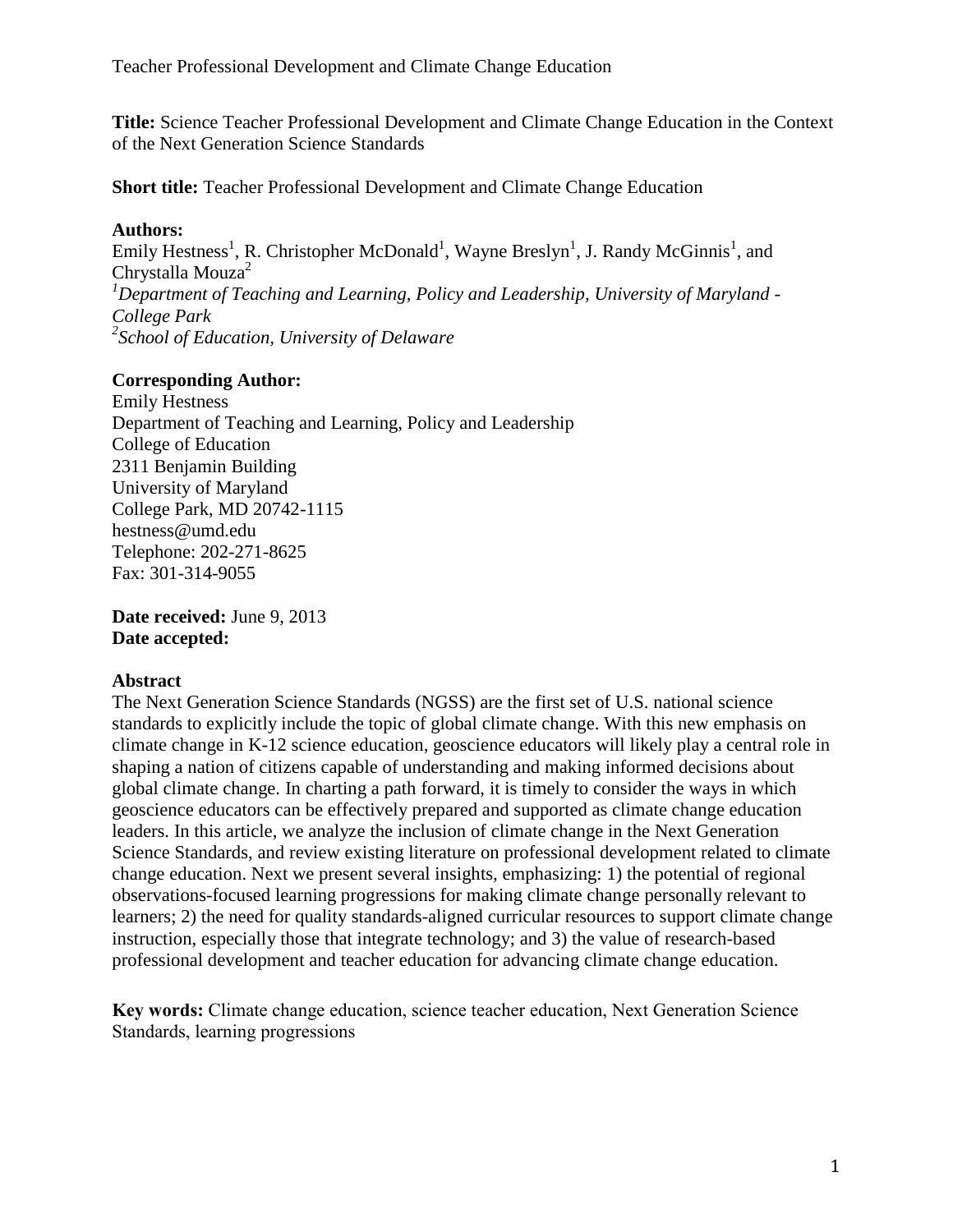### **INTRODUCTION**

Current climate literacy efforts are situated at the crossroads of significant sociopolitical, educational, and environmental change. Scientific evidence points to a warming world accompanied by rapid and widespread global change (IPCC, 2007), and many Americans are beginning to directly observe potential climate change impacts in their own communities (NCADAC, 2013). In the realm of science education, the salience of climate change became particularly evident with the recent release of the Next Generation Science Standards (Achieve Inc., 2013), the first set of U.S. national science standards to explicitly include the topic. Yet despite increased awareness of global climate change amongst the American public and in U.S. schools, relatively few students possess the kinds of sophisticated scientific understandings regarding climate change that will enable them to fully participate in society as environmentally literate decision-makers (Mohan, Chen, & Anderson, 2009; Jin & Anderson, 2012). This imbalance between personal concern and scientific literacy underscores the need for science educators prepared to teach about the science of climate change and its impacts.

The release of the final version of the NGSS on April 9, 2013, " a new set of voluntary, rigorous, and internationally benchmarked standards for USA K-12 science education" (Achieve, 2013, para. 1), has garnered increased attention for climate change education. Because standards have considerable influence on classroom instruction (Wise, 2010), the NGSS have the potential to catalyze climate change education efforts over the coming years. Table 1 provides examples of Performance Standards from the NGSS in which the concept of climate change is overtly stated. The examples are taken from the domain of Earth Science, the only content area within the NGSS in which climate change is explicitly mentioned. While the topic does not directly appear in the physical or life sciences standards in the NGSS, standards in these disciplines do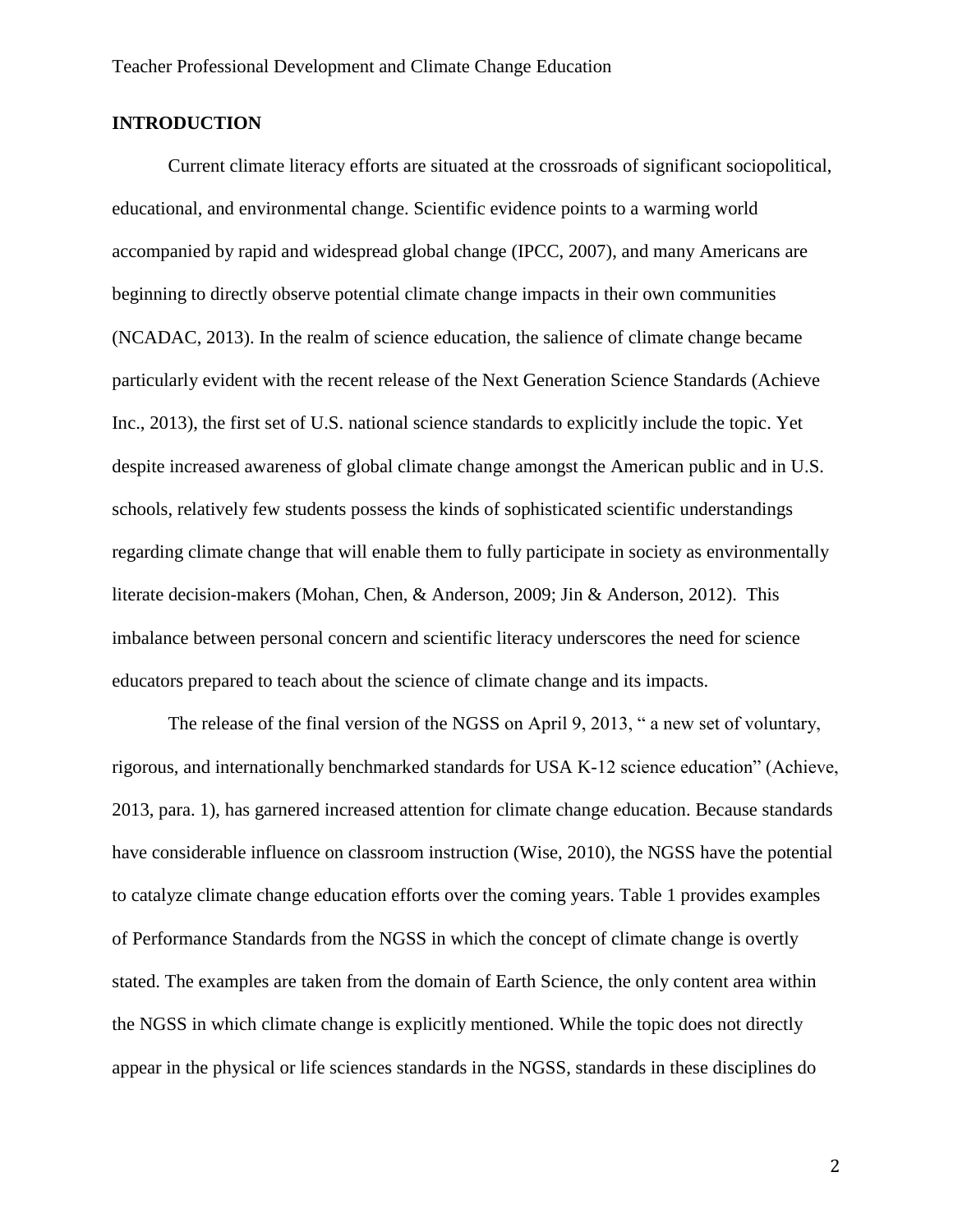address constructs relevant to climate change (e.g., relationships among energy transfer, type of matter, and temperature in physical science (MS-PS3-4); maintaining biodiversity and ecosystem services (MS-LS2-5)).

| <b>Performance Standards</b> |                                                                                                                                                                                                                                  |                                                                                                                                                                                                                                                                                                                                                                                                                                                                                                                                                                                                                                                                                                                                            |  |  |  |
|------------------------------|----------------------------------------------------------------------------------------------------------------------------------------------------------------------------------------------------------------------------------|--------------------------------------------------------------------------------------------------------------------------------------------------------------------------------------------------------------------------------------------------------------------------------------------------------------------------------------------------------------------------------------------------------------------------------------------------------------------------------------------------------------------------------------------------------------------------------------------------------------------------------------------------------------------------------------------------------------------------------------------|--|--|--|
| $\overline{\text{Code}^1}$   | <b>Standards</b>                                                                                                                                                                                                                 | <b>Clarification Statement &amp; Assessment Boundary</b>                                                                                                                                                                                                                                                                                                                                                                                                                                                                                                                                                                                                                                                                                   |  |  |  |
| HS-ESS3-1                    | Construct an explanation based on<br>evidence for how the availability<br>of natural resources, occurrence of<br>natural hazards, and changes in<br>climate have influenced human<br>activity.                                   | Examples of key natural resources include access to fresh<br>water (such as rivers, lakes, and groundwater), regions of<br>fertile soils such as river deltas, and high concentrations of<br>minerals and fossil fuels. Examples of natural hazards can<br>be from interior processes (such as volcanic eruptions and<br>earthquakes), surface processes (such as tsunamis, mass<br>wasting and soil erosion), and severe weather (such as<br>hurricanes, floods, and droughts). Examples of the results<br>of changes in climate that can affect populations or drive<br>mass migrations include changes to sea level, regional<br>patterns of temperature and precipitation, and the types of<br>crops and livestock that can be raised. |  |  |  |
| HS-ESS2-4                    | Use a model to describe how<br>variations in the flow of energy<br>into and out of Earth's systems<br>result in changes in climate.                                                                                              | Examples of the causes of climate change differ by<br>timescale, over 1-10 years: large volcanic eruption, ocean<br>circulation; 10-100s of years: changes in human activity,<br>ocean circulation, solar output; 10-100s of thousands of<br>years: changes to Earth's orbit and the orientation of its<br>axis; and 10-100s of millions of years: long-term changes<br>in atmospheric composition.<br>Assessment of the results of changes in climate is limited<br>to changes in surface temperatures, precipitation patterns,<br>glacial ice volumes, sea levels, and biosphere distribution.                                                                                                                                           |  |  |  |
| HS-ESS3-4                    | Evaluate or refine a technological<br>solution that reduced impacts of<br>human activities on natural<br>systems.                                                                                                                | Examples of data on the impacts of human activities could<br>include the quantities and types of pollutants released,<br>changes to biomass and species diversity, or areal changes<br>in land surface use (such as for urban development,<br>agriculture and livestock, or surface mining). Examples for<br>limiting future impacts could range from local efforts<br>(such as reducing, reusing, and recycling resources) to<br>large-scale geoengineering design solutions (such as<br>altering global temperatures by making large changes to<br>the atmosphere or ocean).                                                                                                                                                             |  |  |  |
| $HS$ -ESS3-5                 | Analyze geoscience data and the<br>results from global climate models<br>to make an evidence-based forecast<br>of the current rate of global or<br>regional climate change and<br>associated future impacts to Earth<br>systems. | Examples of evidence, for both data and climate model<br>outputs, are for climate changes (such as precipitation and<br>temperature) and their associated impacts (such as on sea<br>level, glacial ice volumes, or atmosphere and ocean<br>composition).<br>Assessment is limited to one example of a climate change<br>and its associated impacts.                                                                                                                                                                                                                                                                                                                                                                                       |  |  |  |

# **TABLE 1. SAMPLE NGSS HIGH SCHOOL PERFORMANCE STANDARDS RELEVANT TO CLIMATE CHANGE EDUCATION**

<sup>1</sup>For a key to NGSS acronyms, see: http://www.nextgenscience.org/next-generation-sciencestandards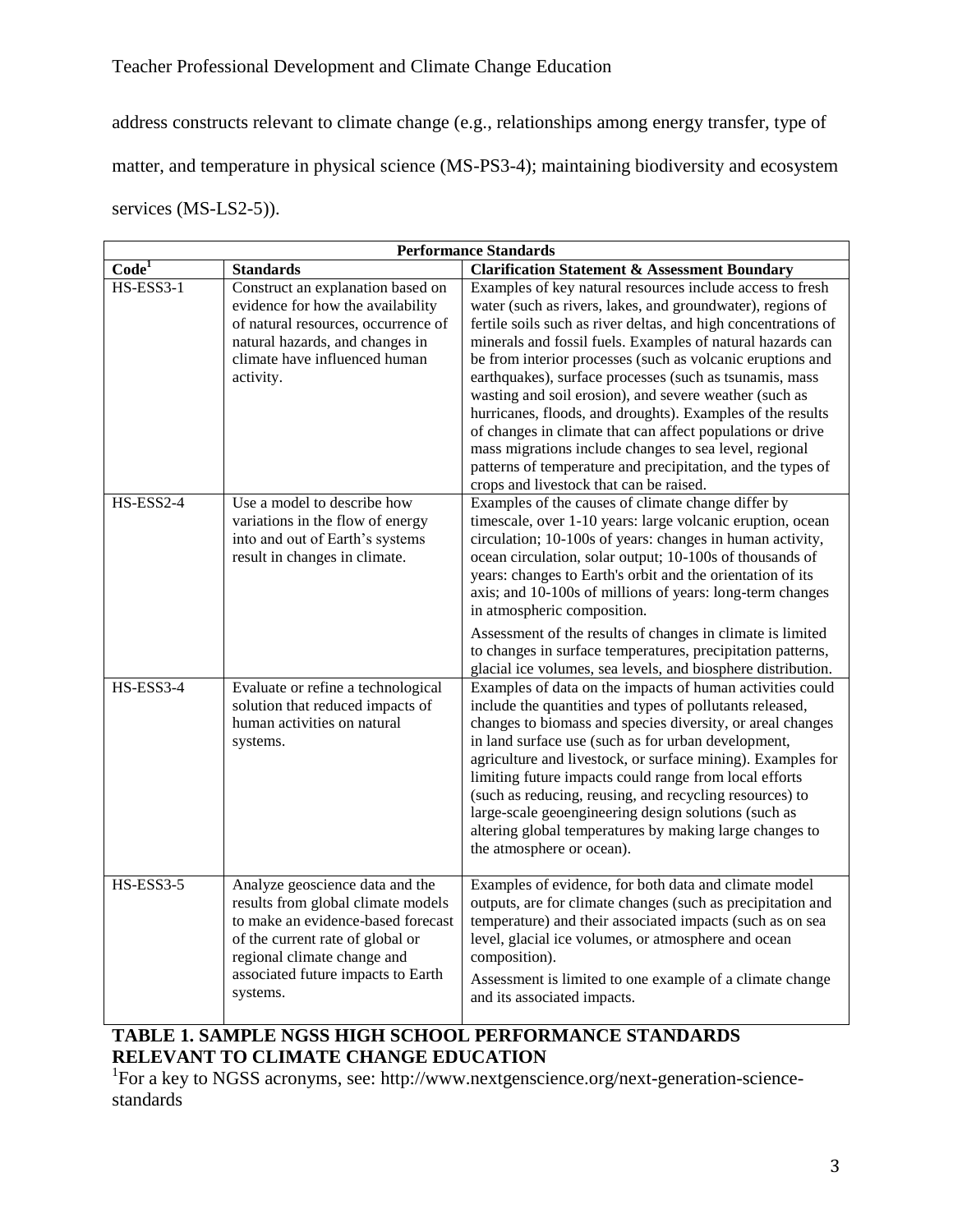Despite positive advances towards making climate change a meaningful part of K-12 science instruction, major challenges remain. First, climate change continues to be recognized as a potentially sensitive topic in the U.S. due to ongoing political debate and stated resistance by some vociferous skeptics. Second, as a socioscientific issue, or open-ended and unresolved science-related problem affecting society, addressing climate change in the classroom may also involve addressing its potentially challenging moral and ethical dimensions (Zeidler & Keefer, 2003; Sadler & Zeidler, 2005; Sadler, 2011). Science teachers have traditionally viewed these aspects of socioscientific issues as problematic to address in the classroom and outside the realm of their roles as science teachers (McGinnis, 2003). A final limitation related to climate change education is the topic's placement in the NGSS. In the high school level standards, the topic is located only within the discipline of Earth Science (see Table 1). This placement is problematic because presently, many U.S. students do not take Earth Science in high school (McNeal, 2010). While this is a challenge, the positioning of climate change in the Earth Sciences creates the potential for a renewed emphasis on the geosciences in science education.

All of these challenges raise critical questions about appropriate educational responses to climate change. Various initiatives, including the National Science Foundation's Climate Change Education Partnership (CCEP) program, seek to create an infrastructure that would help educators address these issues. The purpose of this article is to report on work situated in the context of a CCEP-funded project, Maryland and Delaware Climate Change Education, Assessment, and Research (MADE CLEAR, www.madeclear.org). The project focuses on the implementation of a comprehensive climate change education plan for our region, that involves collaboration between formal and informal science educators, climate scientists, public mass communication outlets, and science education researchers. The project addresses climate change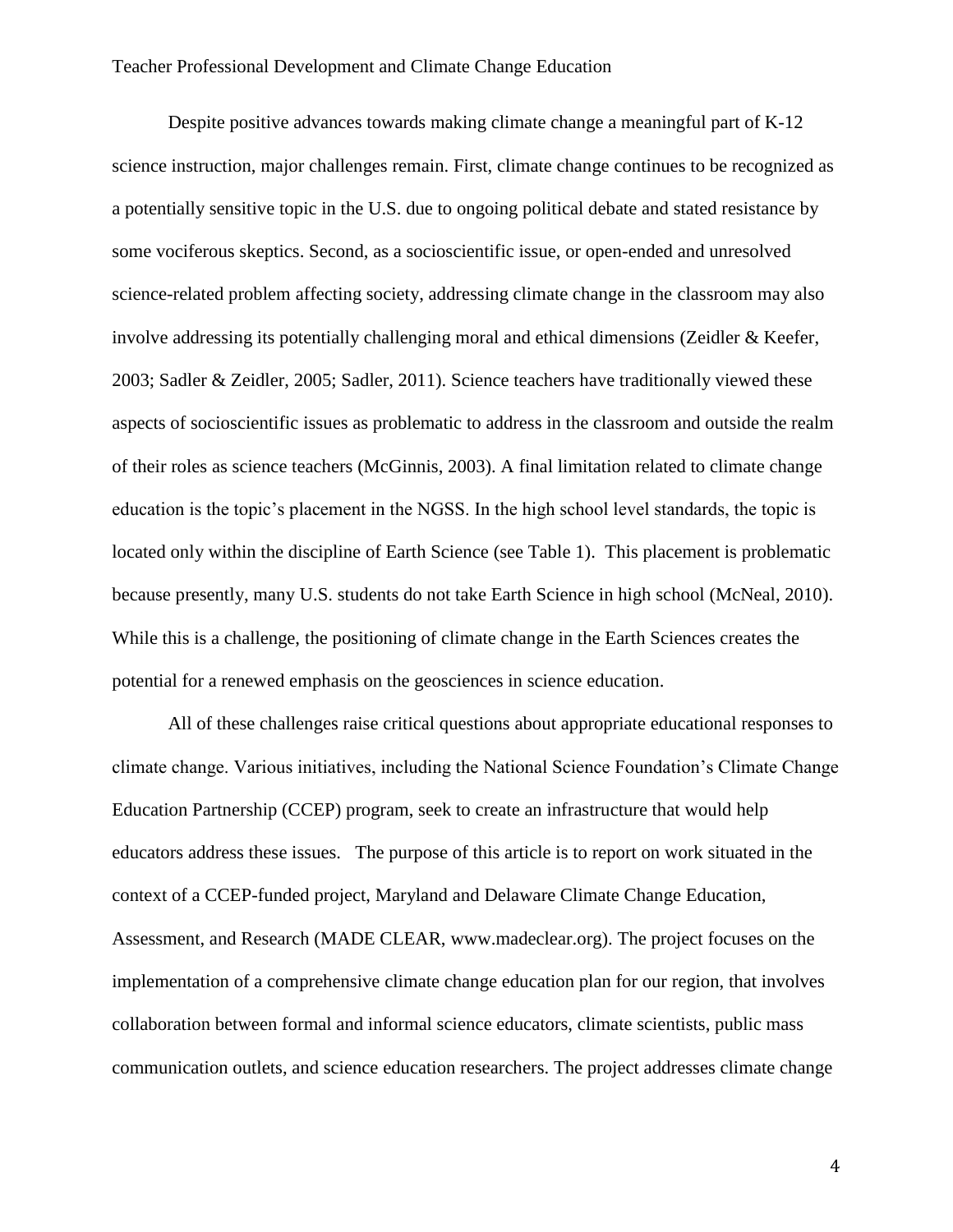education through the lens of regional observations (NCADAC, 2013), with the goal of supporting learners in constructing explanations about climate change relevant to their own lives and communities.

We report specifically on ways in which MADE CLEAR will address teacher preparation and professional development in the area of climate change. We begin by presenting a literature review that outlines key insights from past studies of teacher preparation and professional development in climate change education. Specifically, we focus on teachers' climate change content and pedagogical knowledge, their interactions with climate change curricular resources and technologies, and the pressures they face in bringing climate change into the classroom. We follow the literature review with a description of our own approach to teacher learning and climate change education.

#### **REVIEW OF THE LITERATURE**

#### **Learning to Teach Complex Climate Science Content**

In preparing students to make scientifically informed decisions related to climate change, teachers must be able to address complex scientific constructs. These include topics such as the relationship between greenhouse gases and radiation in the atmosphere, the effects of fossil fuel combustion on atmospheric greenhouse gas concentrations, and the ways in which the enhanced greenhouse effect influences the earth's energy balance (Ekborg & Areskoug, 2006). Teachers must also have an understanding of future projections related to climate change impacts, how climate models are developed and interpreted, and issues of uncertainty in climate science. Further, they need to understand the natural and anthropogenic factors related to climate change,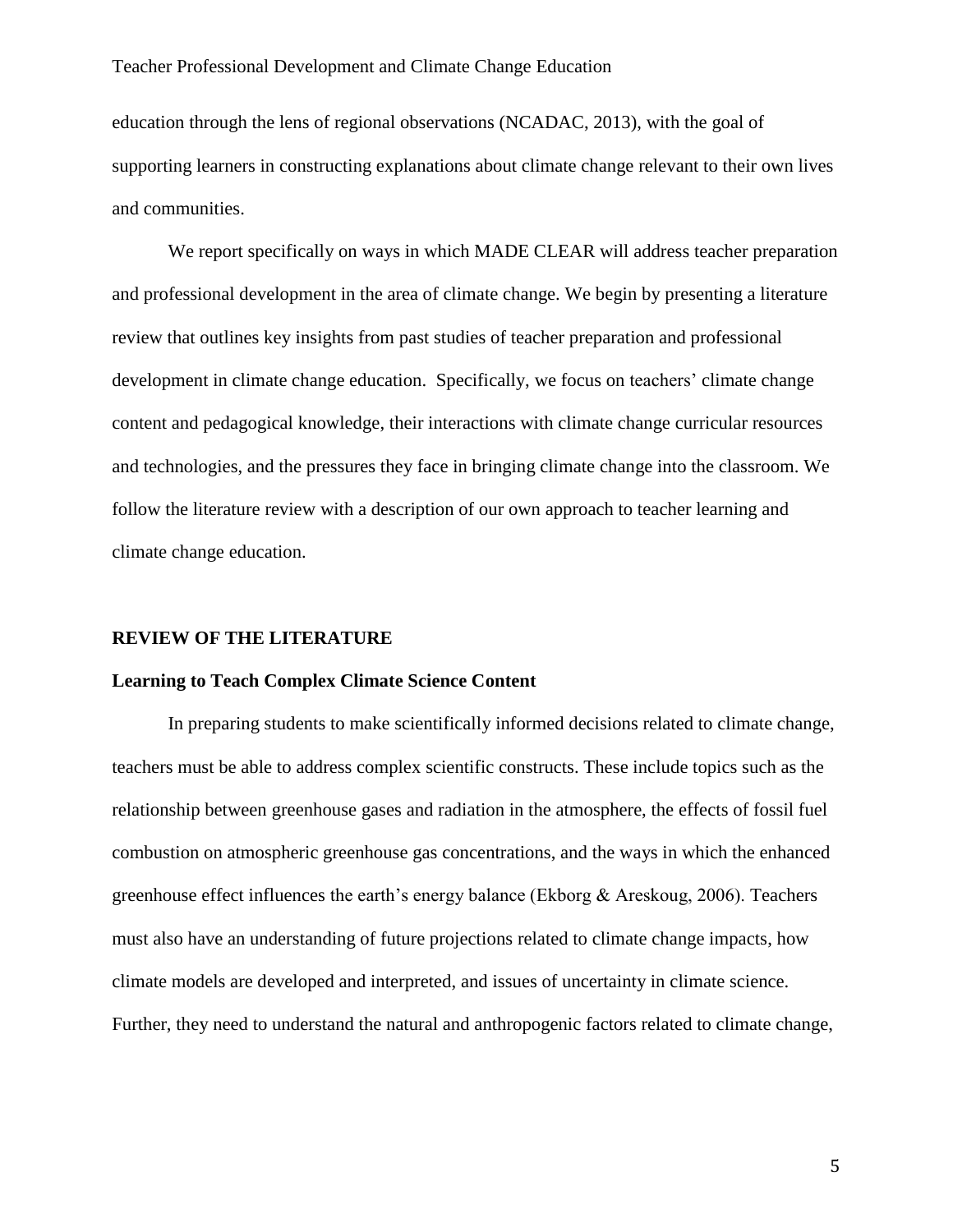anticipated consequences of increasing global temperatures, and potential approaches to climate change mitigation and adaptation (Lambert, Lindgren, & Bleicher, 2012).

While some science teachers have extensive knowledge in these areas, many teachers report that they feel underprepared in their science content backgrounds to fully address climate change science in their classrooms. Wise (2010) noted that few teachers take college-level courses related to climate science, and generally report learning about climate change on their own. As a result, teachers may derive environmental knowledge from media sources that do not reflect a scientific viewpoint (Michail, Stamou, & Stamou, 2007), or that portray climate science as highly controversial (Lambert et al., 2012). While formal opportunities for teachers to learn about climate change may improve their understanding of the relevant science, teachers may not necessarily develop highly sophisticated understandings from such experiences (Ekborg & Areskoug, 2006). An additional challenge relates to teachers' disciplinary backgrounds. Even science teachers with advanced science degrees may not feel confident with science content outside their areas of expertise. For example, many biology teachers state that they do not feel well prepared to teach about climate-related topics (NRC, 2012).

A number of climate change misconceptions (also referred to as alternative conceptions) among teachers have repeatedly emerged in the literature (see Table 2). Most commonly reported has been the belief that ozone layer depletion is a cause of global warming. Other areas of confusion relate to the greenhouse effect, including the belief that it is an environmental problem rather than a natural phenomenon. Researchers have also documented misconceptions around the carbon cycle, how greenhouse gases enhance the greenhouse effect, and the distinction between climate and weather. The recurrence of such misconceptions raises questions about whether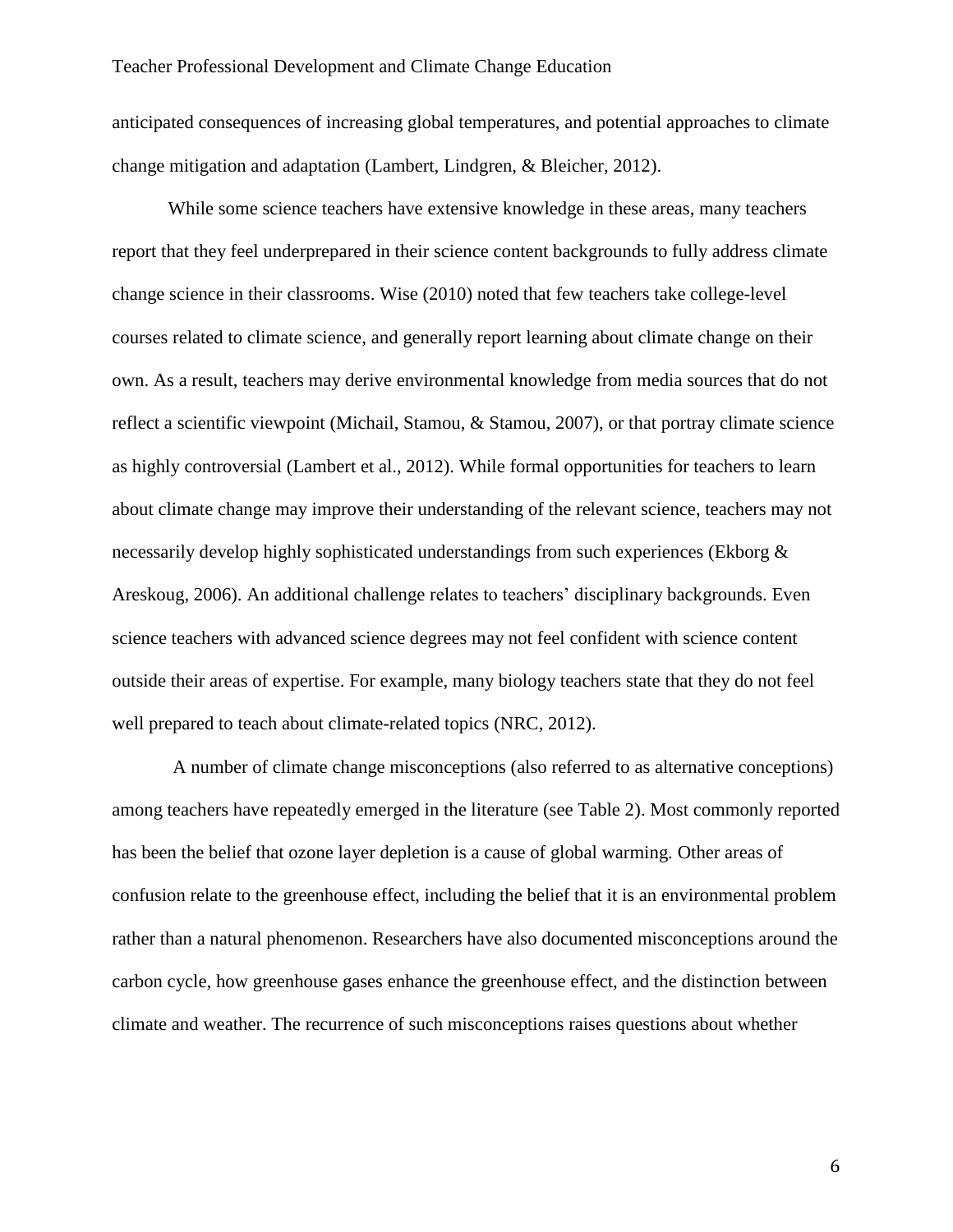teachers run the risk of communicating scientifically inaccurate climate change information to

their students.

| Misconception                                       | Study                                                   |
|-----------------------------------------------------|---------------------------------------------------------|
| Global warming is caused by a hole in the ozone     | Ekborg & Areskoug, 2006; Lambert, Lindgren, &           |
|                                                     | Bleicher, 2012; Dove, 1996; Wise, 2010;                 |
|                                                     | Papadimitriou, 2004; Michail, Stamou & Stamou,          |
|                                                     | 2007; Matkins & Bell, 2007; Hestness, et. al, 2011)     |
| Global warming causes skin cancer                   | Ekborg & Areskoug, 2006; Groves & Pugh, 1999;           |
|                                                     | Dove, 1996; Michail, Stamou & Stamou, 2007              |
| The greenhouse effect is caused by a lid or         | Ekborg & Areskoug, 2006; Lambert, Lindgren, &           |
| blanket that traps heat                             | Bleicher, 2012; Dove, 1996; Papadimitriou, 2004         |
| The carbon cycle acts like a filter that cleans the | Lambert, Lindgren, & Bleicher, 2012                     |
| air                                                 |                                                         |
| Confusion about weather vs. climate                 | Lambert, Lindgren, & Bleicher, 2012; Papadimitriou,     |
|                                                     | 2004                                                    |
| Greenhouse gases are "trapped" in the atmosphere    | Lambert, Lindgren, & Bleicher, 2012                     |
| Global warming will cause decreased                 | Dove, 1996                                              |
| precipitation (drier conditions) in all locations   |                                                         |
| Global warming will enhance photosynthesis          | Dove, 1996                                              |
| through increased solar radiation                   |                                                         |
| Climate change is controversial in the scientific   | Wise, 2010; Matkins & Bell, 2007                        |
| community                                           |                                                         |
| Increasing the greenhouse effect would increase     | Groves & Pugh, 1999                                     |
| earthquake frequency                                |                                                         |
| Global warming is caused by increased solar         | Groves & Pugh, 1999                                     |
| radiation                                           |                                                         |
| Using unleaded gasoline can reduce the              | Groves & Pugh, 1999                                     |
| greenhouse effect                                   |                                                         |
| Nuclear power or weapons contribute to the          | Groves & Pugh, 1999; Papadimitriou, 2004                |
| greenhouse effect as much as coal power             |                                                         |
| Environmental pollution generally causes global     | Papadimitriou, 2004                                     |
| warming                                             |                                                         |
| Acid rain causes global warming                     | Papadimitriou, 2004; Groves & Pugh, 1999                |
| The greenhouse effect is unnatural                  | Michail, Stamou & Stamou, 2007; Matkins & Bell,<br>2007 |

### **TABLE 2. SAMPLE CLIMATE CHANGE MISCONCEPTIONS FOR TEACHERS REPORTED IN THE LITERATURE**

Other research has indicated a belief among teachers that there is no scientific consensus on climate change. Wise (2010) found that many of the teachers she surveyed "agreed" or "somewhat agreed" that there is substantial scientific disagreement about the cause of recent warming. To address this belief, researchers have suggested the importance of making climate change data accessible so that teachers and students can utilize it to draw evidence-based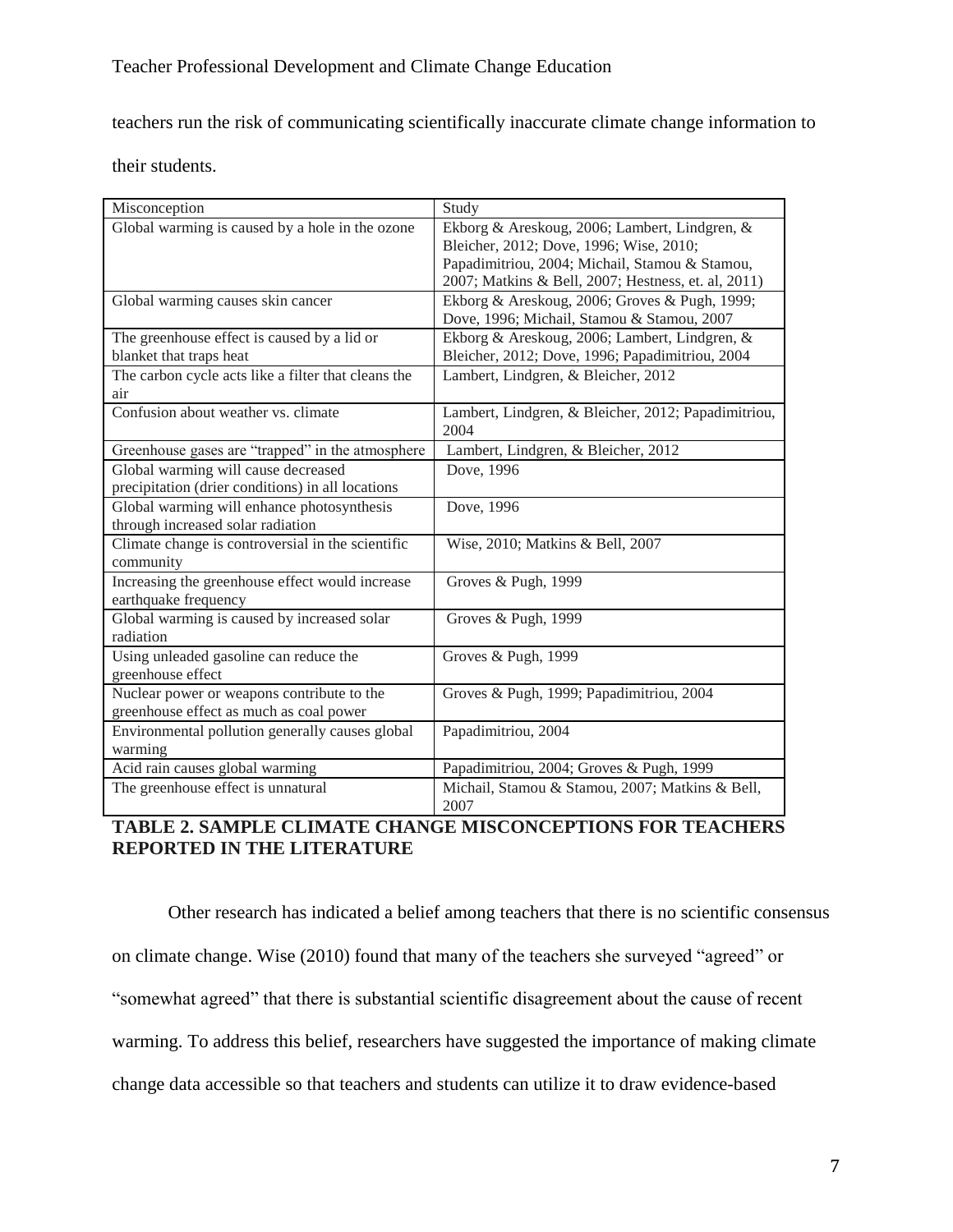conclusions. They have also emphasized the need for increasing teachers' content knowledge and understandings of the nature of science (NRC, 2012).

#### **Curriculum and Instruction Challenges in Climate Change Education**

Despite scientific consensus on the existence and causes of accelerated global climate change, the topic has frequently been reported as controversial (McGinnis & McDonald, 2011). This has prompted debate over how climate change should be presented in schools, similar to other topics perceived as controversial, such as evolution and sex education. Such debates, which vary by community, present a challenge for science educators in navigating climate change in the classroom. To deal with the topic in a fair and unbiased manner, many teachers have thought that the best solution is to "teach both sides" of the issue, as if there exists another side to a scientific topic that holds a consensus scientific position. In Wise's (2010) survey of 628 Colorado science teachers, 85% believed that teachers should discuss both sides of the climate change public controversy (i.e., the debate over whether or not climate change is caused by humans) with students. Wise organized teachers' responses along a continuum consisting of three general viewpoints. On one end of the continuum (25% of the sample), was the belief that while students may discuss both sides in the science classroom, it is important for teachers and curricula to emphasize the scientific consensus on anthropogenic climate change. The middle 50% of teachers believed that teaching both sides is the fairest approach and can help to promote students' critical thinking and independent decision-making. At the opposite end of the continuum (the remaining 25% of the sample), teachers believed that both sides were equally scientifically valid and should both be taught.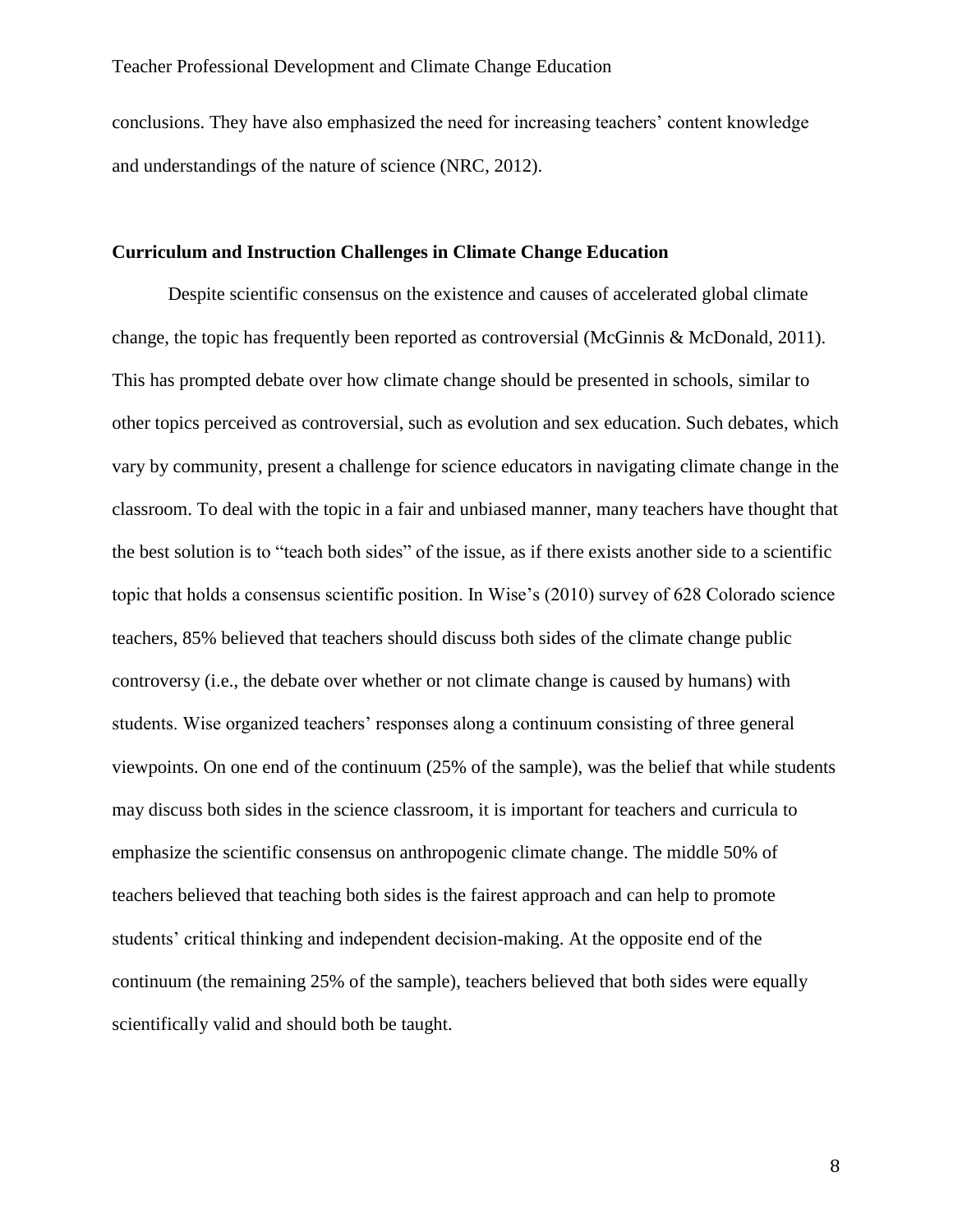While it is important to note that Wise's (2010) sample consisted of voluntary survey responses and may not represent the greater population of U.S. teachers, the results do demonstrate the spectrum of beliefs teachers may hold related to climate change pedagogy. They also relate to issues of teachers' content knowledge and views of the nature of science. Without strong understandings in these areas, teachers may be "vulnerable to counterclaims from sources devoted to disproving that climate change is occurring or is caused by human activity" (NRC, 2012, p. 38). Or, they may view and present claims in the classroom that are at odds with scientifically agreed upon understandings.

Policymakers at state and local levels may also have influence on teachers' approaches to the topic. Reardon (2011) described how teachers in one school district were required to demonstrate how they were handling issues formally defined as "controversial", such as climate change, in a "balanced" fashion. In states where climate change is also legally listed as a "controversial" topic, laws may dictate that teachers and students can challenge the topic in the classroom without fear of reprisal (Reardon). Policy conversations regarding the teaching of climate change have proliferated with the release of the NGSS. Teachers may fear the repercussions of their pedagogical choices, often related to responses of parents, school administrators, and school boards. A survey of 800 National Earth Science Teachers Association (NESTA) members likewise indicated that climate change, after only evolution, was most likely to trigger protests from parents and administrators (Reardon).

In navigating the sensitive nature of the climate change topic, teachers have been observed to employ a variety of strategies. Some of these, such as treating tensions that arise in the classroom as "teachable moments", using inquiry-based pedagogy, and inviting outside experts—such as climate scientists—to discuss the issue, are similar to strategies that teachers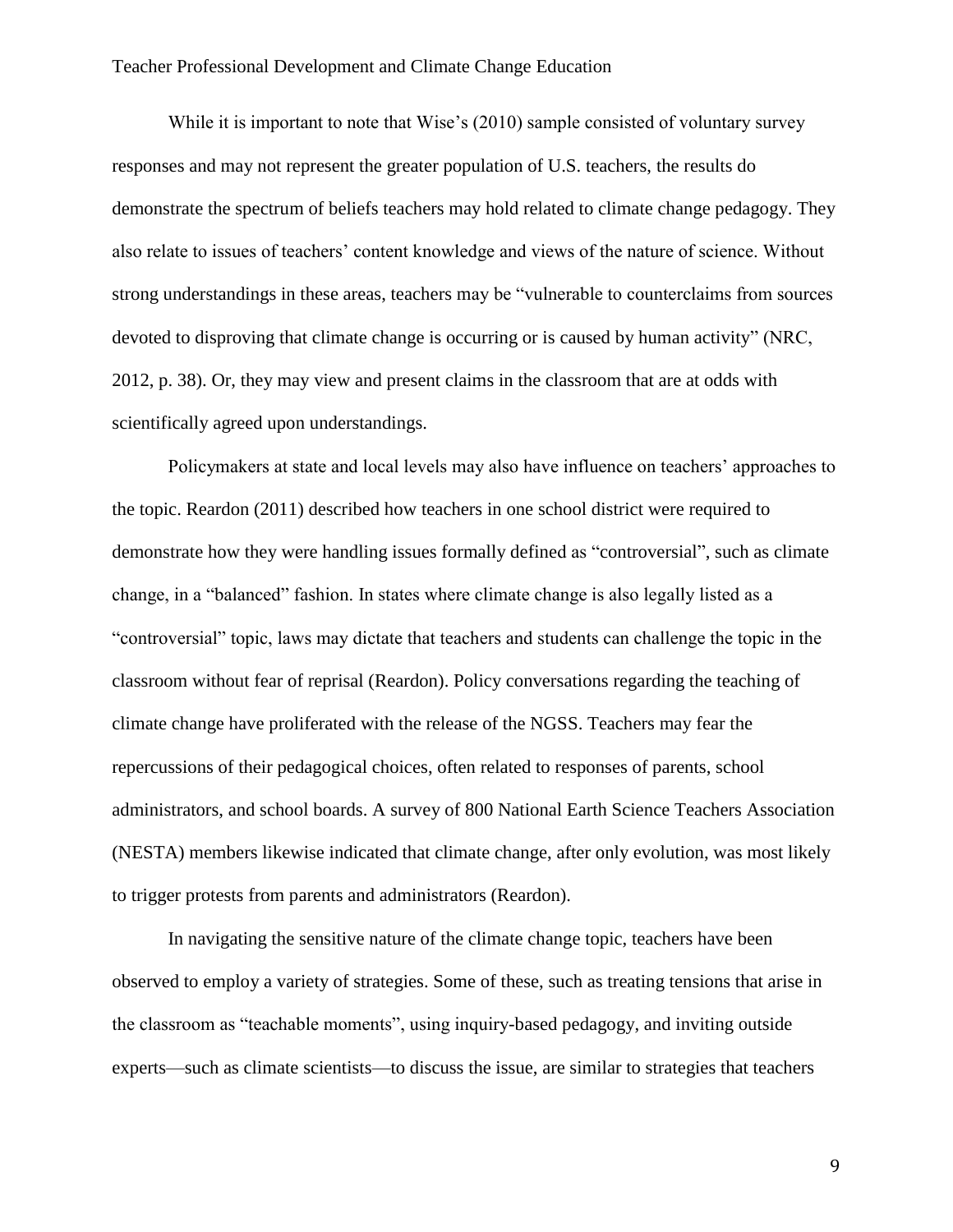have used to address controversies related to evolution in the classroom (NRC, 2012). Johnson et al. (2011) found that while it is becoming less necessary to spend time "proving" that climate change is occurring, it is important to use data in the forms of climate change observations and model results so that students and teachers gain a better understanding of the practice of climate science. Science educators and researchers have argued that teachers must model the practices of science by engaging students in taking measurements, making observations, and making connections with the ongoing research in which climate scientists are engaged (NRC, 2012). They also argue that it is beneficial to student understanding of climate change when teachers connect local changes to changes in the larger global system. Matkins and Bell (2007) found that focusing on the nature of science was helpful for preservice teachers in terms of pedagogical decision-making related to climate change. However, this approach may also perpetuate teachers' views that they should address all perspectives on the issue, because, as one participant noted, "science isn't always exact" (p. 155).

Many science educators attempt to circumvent controversial moments in the classroom by focusing on "the facts" and keeping ideology and politics out of the classroom (Johnson et al., 2011). However, others interested in climate change as a socioscientific issue (SSI) argue the need for "contemporary school science that goes beyond teaching isolated factoids of scientific knowledge and fundamental skills", suggesting that "students should be able to respond sympathetically and responsibly to global issues tempered by their own sense of dignity, character, and values" (Lee, Chang, Choi, Kim, & Zeidler, 2012, p. 927). Hodson (2003) argued for a "much more overtly politicized form of science education" (p. 653), in which becoming scientifically literate means that students are capable of and committed to taking action on socioscientific issues like global climate change. Approaching climate change as a socioscientific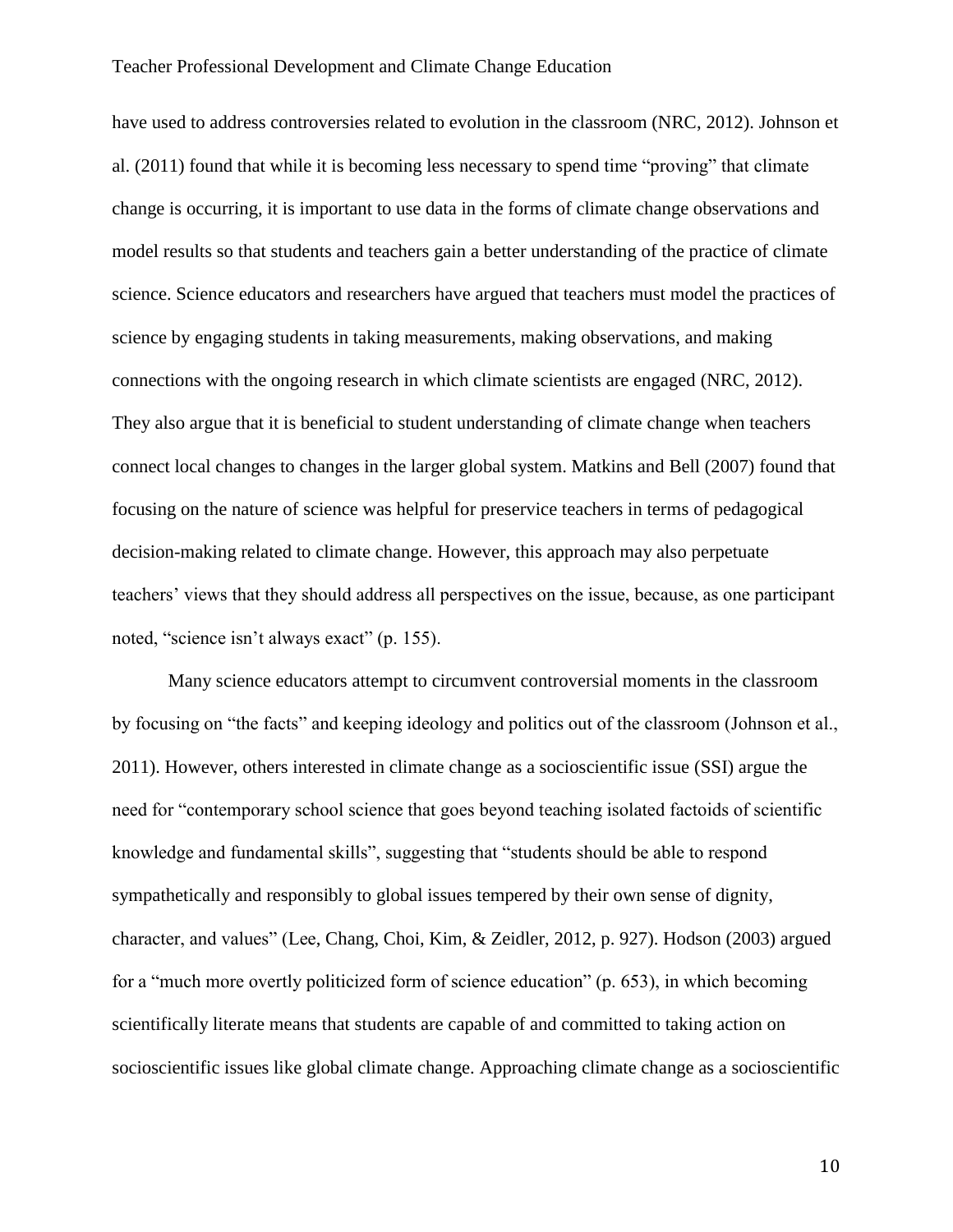issue with scientific, political, economic, and moral/ethical overlays provides a more authentic representation of climate change as a "real world" issue about which students must be prepared to make decisions as citizens.

These issues bring to light key questions of curricular inclusion. More than a decade ago, Fortner (2001) asked of climate change in schools, "Where does it fit and how ready are we?". These questions remain relevant. A primary reason that teachers avoid teaching climate change is a real or perceived lack of alignment between the topic and the content standards they teach (NRC, 2012). Wise (2010) found that in Colorado, high school Earth Science teachers were most likely to teach about climate change because of its relevance to their content standards. However, as discussed earlier, a minority of high school students take Earth Science at the high school level (McNeal, 2010). Teachers in other science disciplines, such as biology, perceive climate change to fall outside of their standards (Wise). Further, while many teachers agree that climate change concepts should be taught beyond the earth science and environmental science classrooms, teachers in other science domains may feel less prepared to address the topic (NRC, 2012). Such problems associated with curricular compartmentalization have prompted some to argue for a re-imagining of science education in the climate change era, and for moving away from the traditional discipline-based approach to science teaching (Sharma, 2012). Presently, however, under most existing curriculum models, teachers interested in addressing climate change are tasked with finding ways to fit it in to their already dense standards-based curricula.

### **Presenting Climate Change Education in Pre-Service Science Teacher Education**

Studies in teacher education and professional development provide findings for effectively incorporating the climate change topic in the context of the NGSS. A number of teacher educators have described their experiences working with pre-service teachers on climate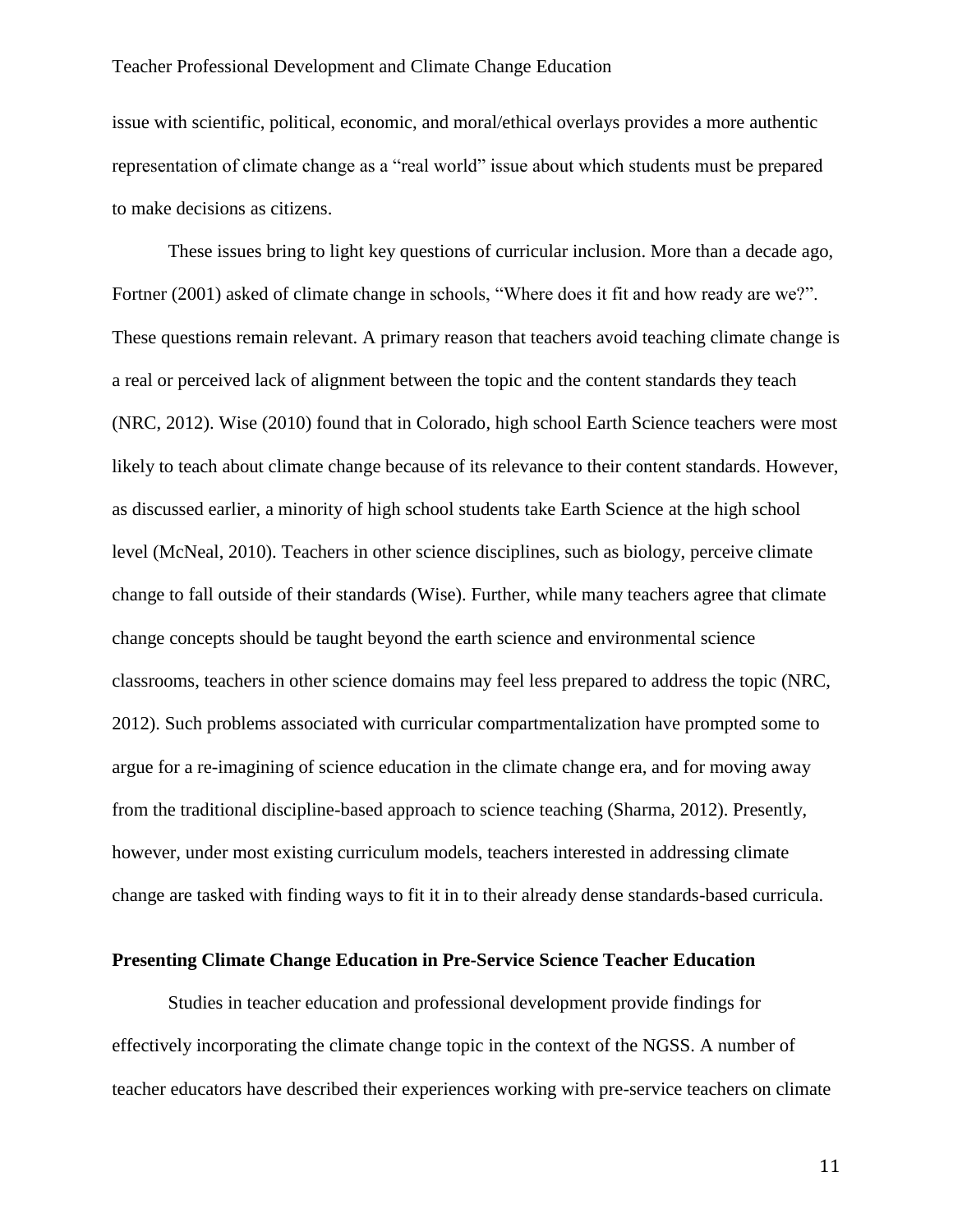change education (Hestness, McGinnis, Riedinger, & Marbach-Ad, 2011; Matkins & Bell, 2007; McGinnis, Hestness, & Riedinger, 2011; Lambert et al., 2012; Ekborg & Areskoug, 2006). These studies and others suggest that interventions in pre-service teachers' science content and science methods courses can improve teachers' preparedness to address climate change in the classroom.

Recognizing that teachers may have similar misconceptions to their students, Ekborg and Areskoug (2006) involved preservice teachers in Sweden in two science content courses on the greenhouse effect, both of which were designed to address common misconceptions. By the end of the courses, they noted fewer misconceptions than had been reported in previous studies (e.g., Boyes & Stannisstreet, 1992), suggesting that the courses' design—which attended specifically to common alternative conceptions—was successful in helping teachers improve their understanding of climate change and the greenhouse effect. Other sources have suggested the use of alternative conceptions as a starting point for lessons, especially if they are not likely to be perceived as controversial. Addressing these first can prepare teachers to address other, potentially more sensitive, alternative conceptions later on (NRC, 2012). Also with regard to course design, Ekborg and Areskoug highlighted the importance of making connections between courses within teacher preparation programs, so that pre-service teachers can build on understandings from one course to the next. Finally, they suggested that teachers need guidance in connecting scientific knowledge to real-life situations.

Other studies offer insights into addressing climate change while future teachers are being prepared to teach science in science methods courses required for teacher certification (Hestness et al., 2011; Matkins & Bell, 2007; Lambert et al. 2012). Lambert et al. infused a climate change curriculum into an elementary science methods course. They measured changes in pre-service teachers' knowledge of climate change using their Knowledge of Global Climate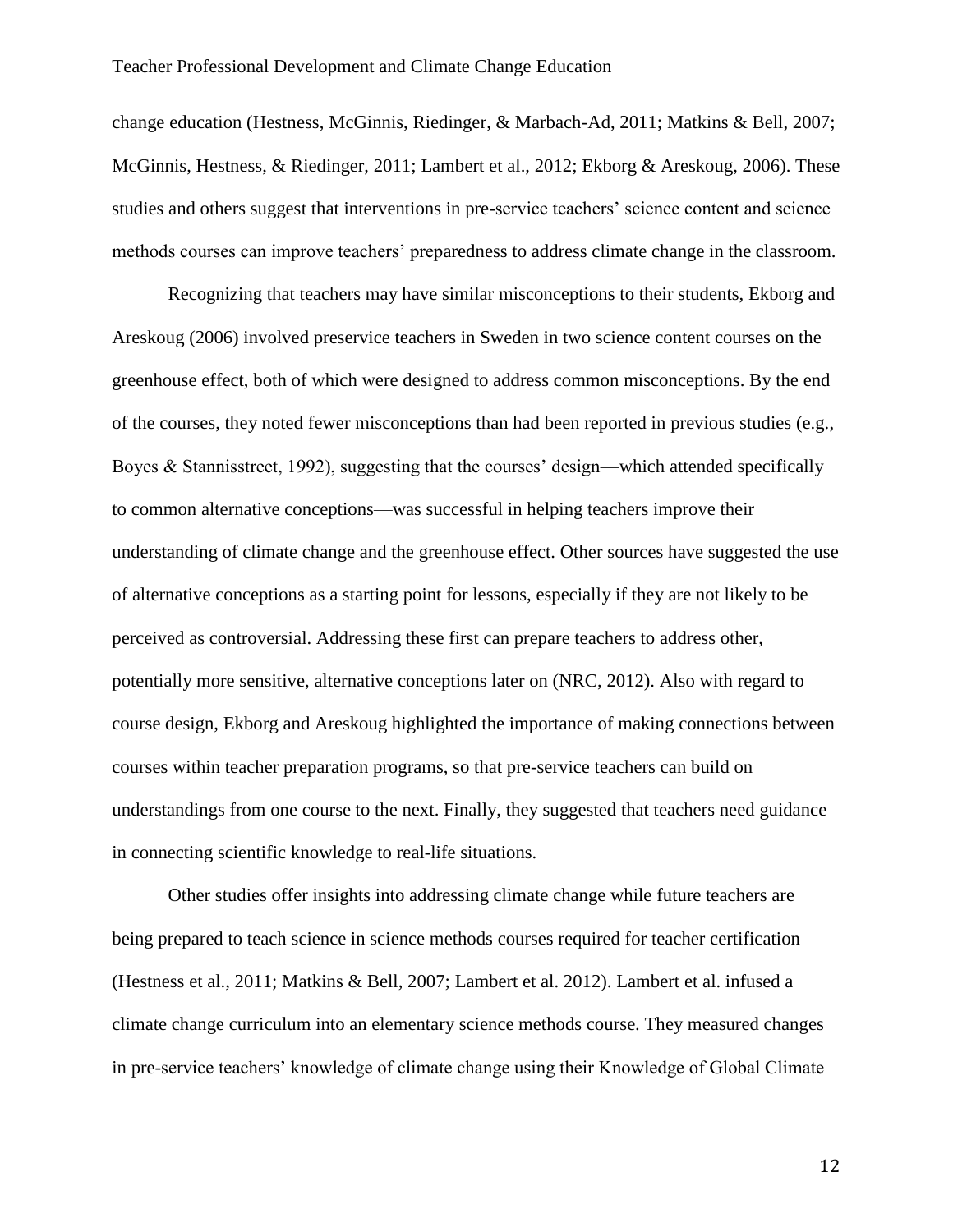Change (KGCC) instrument, and found that participants significantly increased their knowledge of climate change. However, they also note that some students demonstrated problematic alternative conceptions even after the intervention, and call for the continued development of tools that can help reveal and identify teachers' alternative conceptions related to climate change.

In addition to gains in content knowledge, other studies examining the exploration of climate change in pre-service education have reported evidence of teachers' increased interest and confidence related to climate change (e.g., Hestness et al., 2011), and the development of more positive views on the nature of science and climate change (e.g., Matkins & Bell). Like Lambert et al. (2012), Matkins & Bell (2007) studied an instructional intervention on climate change in an elementary science methods course. Their approach included specific instruction on the nature of science, situated within issues related to climate change. Matkins and Bell found significant changes in participants' pre-instruction to post-instruction views of the nature of science and climate change. They argued for the value of "explicit, contextualized nature of science instruction" to support pre-service teachers in understanding the complex issues surrounding climate change. They also believed that this increased knowledge of the nature of science would have a positive impact on decision-making on socioscientific issues like climate change. While recognizing the tentative and evolving nature of scientific knowledge, experiences learning about climate change within a teacher education setting can help preservice teachers become more comfortable with the notion of using available scientific understandings in their decision-making—a key skill for scientifically and environmentally literate citizens.

In our study of integrating climate change into an elementary science methods course, we observed that an intervention conducted over a two week period that was informed by data collection by teacher candidates in their professional development schools and guided by current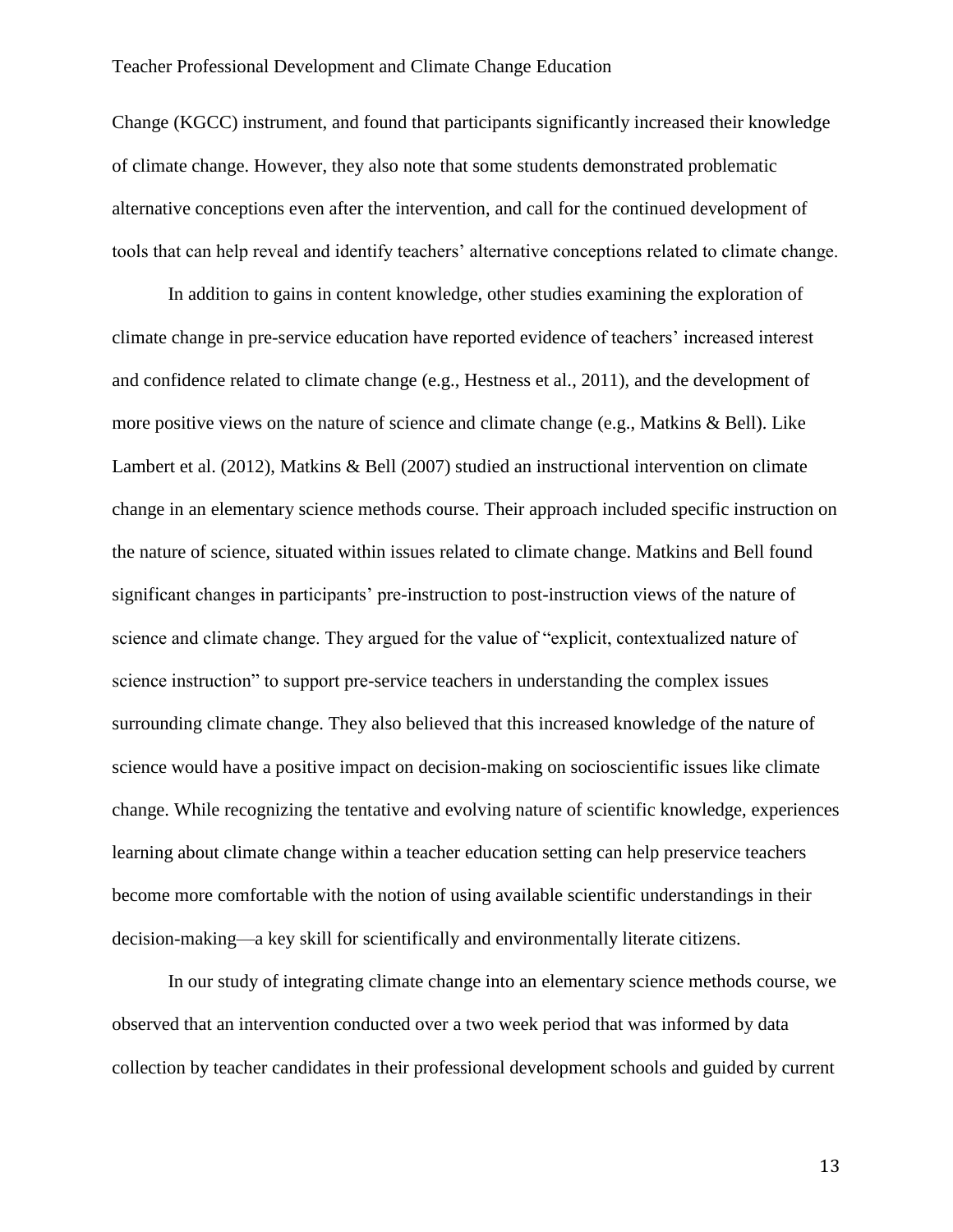recommendations for active learning had the potential to significantly increase their sense of preparedness to teach about climate change (Hestness et al. 2011; McGinnis et al. 2011). However, we posited that teacher candidates need longer-term study of relevant science content outside of teaching methods courses. We also saw value in allowing teacher candidates opportunities, through journaling and discussion, to develop their own views about climate change education and its relevance to their future roles as science teachers. Pedagogically, we found that in modeling the kinds of activities teacher candidates could use to address climate change in their own classrooms (e.g., integrating current events, examining authentic data, engaging in scientific argumentation), it was important to involve the teacher candidates in explicit conversations about strategies being employed and how these might translate to their teaching contexts.

### **Presenting Climate Change in Professional Development for Practicing Teachers**

Professional development activities with practicing teachers can also provide useful insights for future directions for preparing teachers to integrate climate change into their classroom instruction. Yet, little has been published to date on professional development approaches specific to climate change education.

As part of a large scale instructional intervention research, examining elementary students' science knowledge and awareness of social activism with regard to greenhouse effect and global warming, Lester, Ma, Lee, & Lampert (2006), offered professional development aimed at helping participating teachers implement a climate change education unit entitled the Living Planet. The professional development consisted of four full day workshops on regular school days throughout the year using an inquiry-based model as the instructional approach. The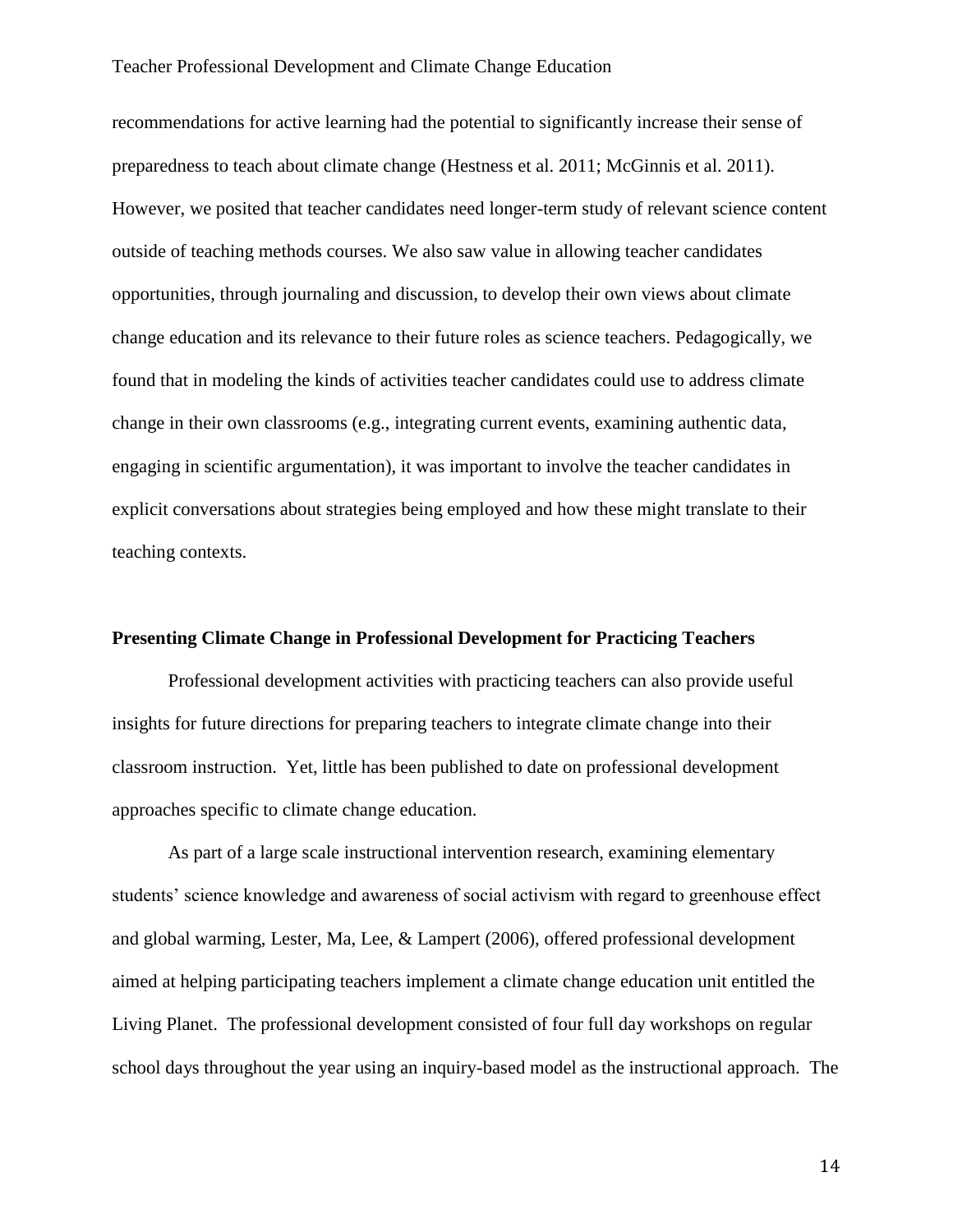first three workshops focused on providing teachers with an opportunity to practice the unit lessons so that they become familiar with the curricular and instructional components of the unit. During the workshops teachers also discussed adaptations and modifications of the unit with their students from diverse languages and cultures (Lester et al.).

In another study, Pruneau and colleagues (2006) worked with teachers participating in a climate change education course to voluntarily demonstrate new environmental behaviors. The professional development approach in this case was conceived as collaborative action research. Two major types of activities were included. First, knowledge construction that helped students understand climate change such as its nature, signs, causes, and possible local consequences. Second, experiential and affective activities such as science experiments, a moment of solitude in nature, role playing, values activities, field trips, and experimentation with behaviors to reduce participants' impact on the climate. Throughout the course, particular emphasis on sharing among peers was placed to create a sense of community.

In what appears to be a very comprehensive approach to teacher learning, staff in the National Center for Atmospheric Research described lessons learned from eight years of providing in-person and online professional development for middle and high school teachers on climate change education (Johnson et al., 2011). Specifically, they emphasized several points consistent with literature on successful teacher professional development (City, Elmore, Fairman, & Teitel, 2009). For example, just like other studies they argue that during professional development, teachers need hands-on experiences engaging with relevant curricular resources in order to build confidence in using the materials in their own classrooms. They also emphasize the importance of community building among teachers, especially for the online workshops involving virtual communities of learners. In asking teachers about the kinds of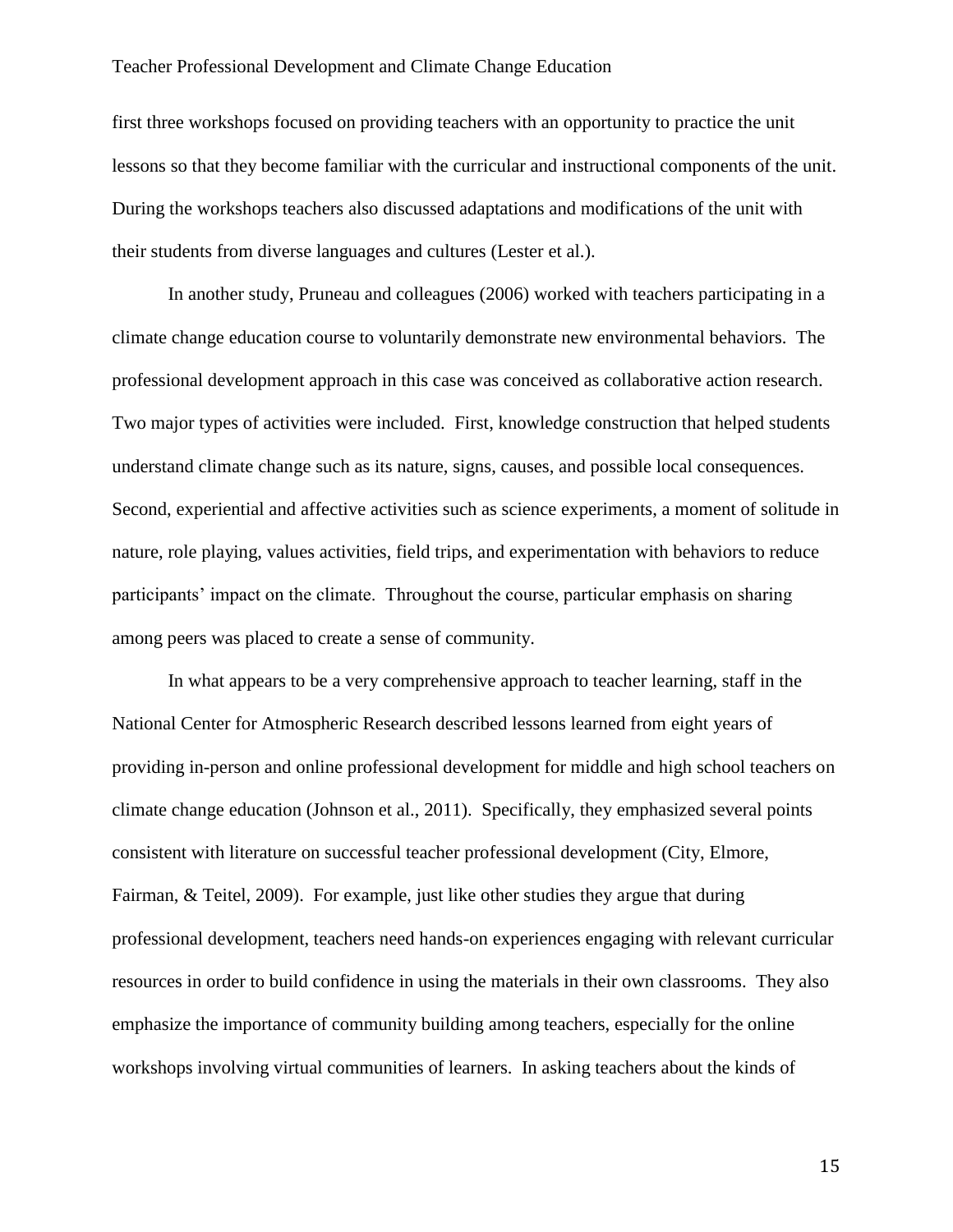resources and approaches that would best support their own teaching of climate change, participants cited the value of authentic climate data in user-friendly formats, making the topic personally-relevant for students (e.g., integrating local perspectives), and empowering students to believe they can make a difference. Like Matkins and Bell (2007), Johnson and colleagues also recommended emphasizing the nature of science and ongoing progress in climate change science, so that teachers feel comfortable teaching a topic characterized by "constant breakthroughs in scientific knowledge" (p. 510).

### **Integrating technology in the teaching and learning of climate change**

A final aspect of teacher preparedness to address climate change in the classroom relates to their ability to integrate technology into their teaching. As computer technology has gained prominence in many aspects of science education, including climate change education (Lee & Krajcik, 2012; Svihla & Linn, 2012), technological literacy has become increasingly important for teachers and students examining climate change in the science classroom. Engagement with activities that feature technological resources such as visualization tools, interactive games, modeling, simulations, digital probes and virtual experimentation among others, can promote student learning as well as interest in science and technology (Swarat, Ortony, & Revell, 2012). Svihla and Linn (2012), for example, used visualizations representing the earth and atmosphere in the context of a project called Global Climate Change within the Web-based Inquiry Science Environment (WISE) (Slotta  $& Linn, 2009$ ). Findings indicated that interactive visualizations provided rich sources of learning opportunities, particularly when embedded in inquiry sequences (Svihla, 2011; Svihla & Linn, 2012). Similarly Ryoo and Linn (2012) investigated how dynamic visualizations, compared to static illustrations, can support middle schools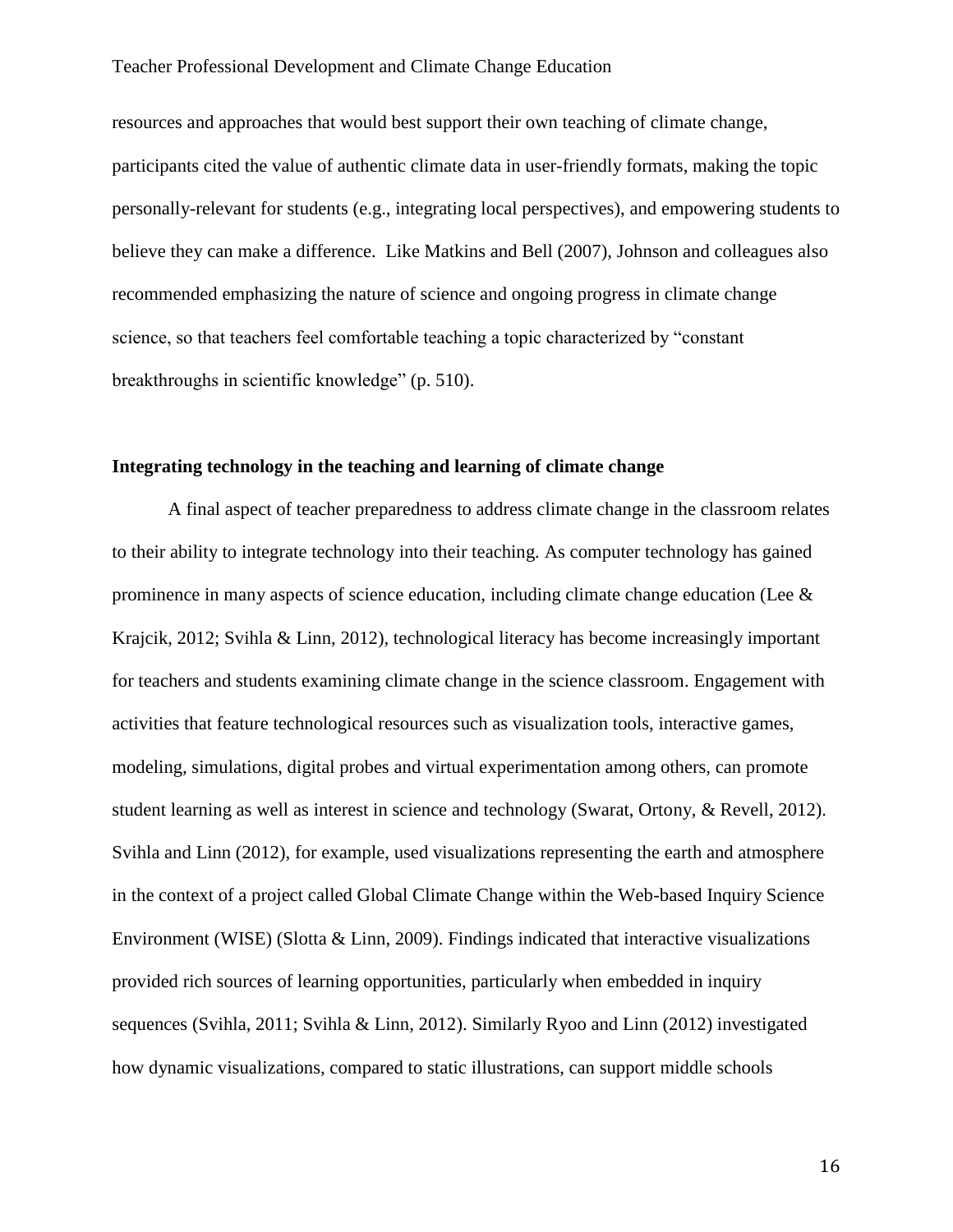students' understanding of energy in photosynthesis. They noted significant advantages of dynamic visualizations, including students' ability to articulate the process of energy transformation more successfully and integrate their understanding of energy in photosynthesis. These findings suggest that dynamic visualizations can more effectively improve students' understanding of abstract concepts.

The power of visualizations and other digital technologies to improve student understanding, however, depends on the teacher's approach (Gerard, Liu, Corliss, Varma, Spitulnik, & Linn, 2012). Although students are engaged when using digital technology such as visualizations, they do not always link evidence from the visualization to scientific ideas (Gerard et al.). Teachers must provide guidance that helps students make predictions about the science concepts illustrated by technology, integrate ideas to explain scientific processes, and gather evidence to formulate scientific explanations and construct arguments (Gerard et al.). Yet, teachers often face substantial challenges when trying to design lessons and guide student learning through the use of computer modeling, simulation, visualization and other digital technologies (Gerard et al.).

Effective use of digital tools in the teaching and learning of climate change is based on teachers' ability to integrate technology with specific content and pedagogical strategies. These interactions among technology, content and pedagogy form the core of what has been called Technological Pedagogical Content Knowledge (TPACK) – a distinct type of flexible knowledge required for effective use of digital technologies in classroom teaching (Mishra & Koehler, 2006; Niess, 2005). Combining technology with content and pedagogy requires that teachers develop an understanding of what content to teach with technology, what technology to use (e.g., technology designed for science instruction, technology for doing science, etc.), and how to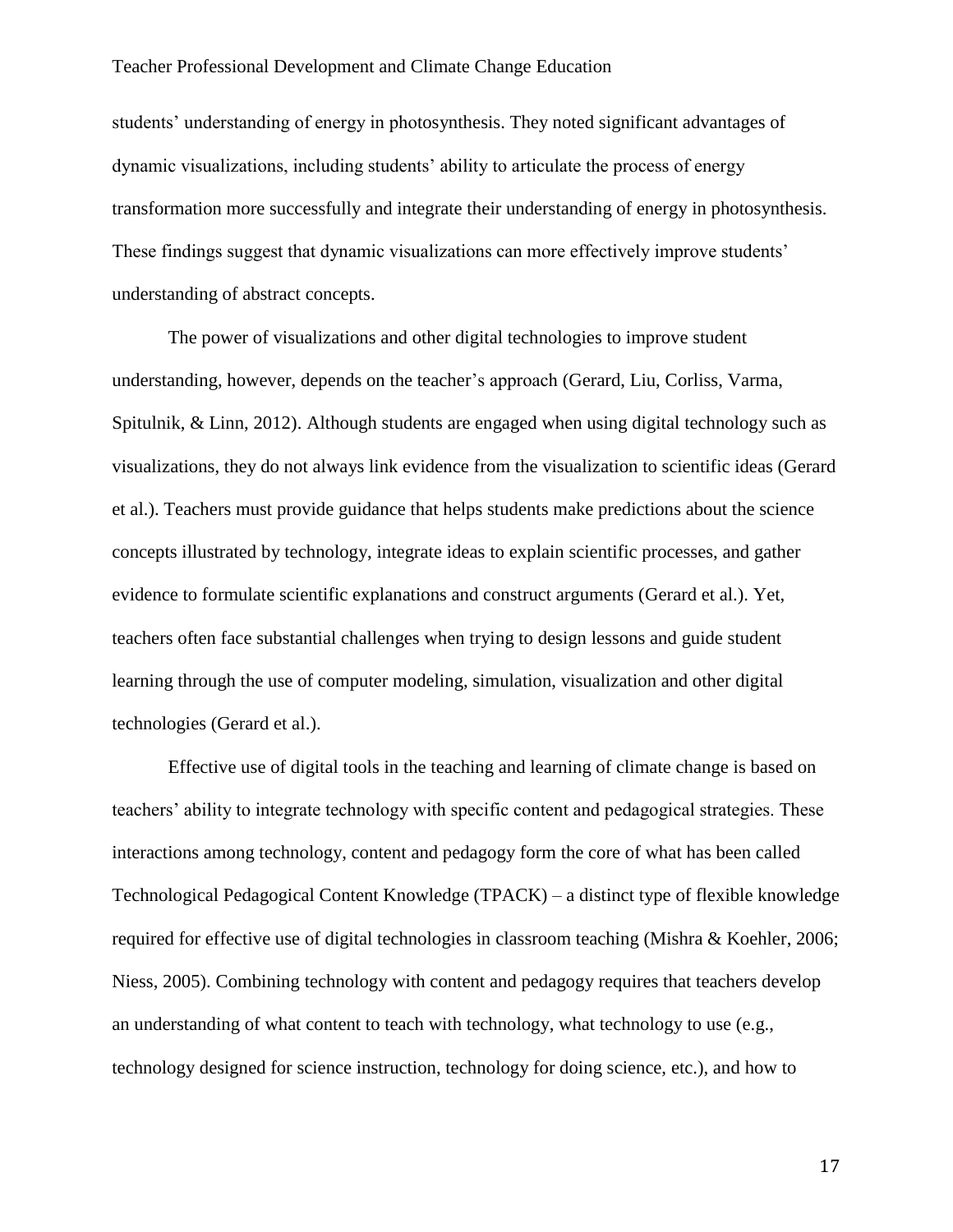teach with particular technology (McCrory, 2008). Integration and modeling of digital technologies within preservice teacher preparation and professional development programs is, therefore, key to the development of TPACK. In fact, Gerard et al. (2012) demonstrated that more intensive professional development results in more effective teacher implementation of digital technology such as visualizations and greater student learning gains.

### **MADE-CLEAR APPROACH TO PRESENTING CLIMATE CHANGE IN PROFESSIONAL DEVELOPMENT FOR PRACTICING TEACHERS**

Based on our comprehensive review of the literature and our own efforts to include climate change in science methods courses we have identified three key strategies for moving forward in effectively preparing science teachers to teach climate change education. These include: (a) alignment with local and national standards, including identification of resources and technologies that support those standards; (b) learning progressions as a tool to understand and assess student learning; and (c) research-based professional development.

### **Standards, Resources and Technologies**

As science education programs change to incorporate current issues in climate science, a useful step is to identify the presence of climate change-related concepts in local curriculum standards. This is especially crucial as states update curricula in response to the NGSS and in individual state environmental literacy plans (NAAEE, 2013). After identifying climate-related concepts, science educators and curriculum planners can identify or develop curricular resources and technologies to meet these goals. Although no comprehensive climate change curricula exist to date, there is an abundance of high-quality materials, resources and technologies that can be used to compare and contrast multiple perspectives, encourage investigations, and analyze data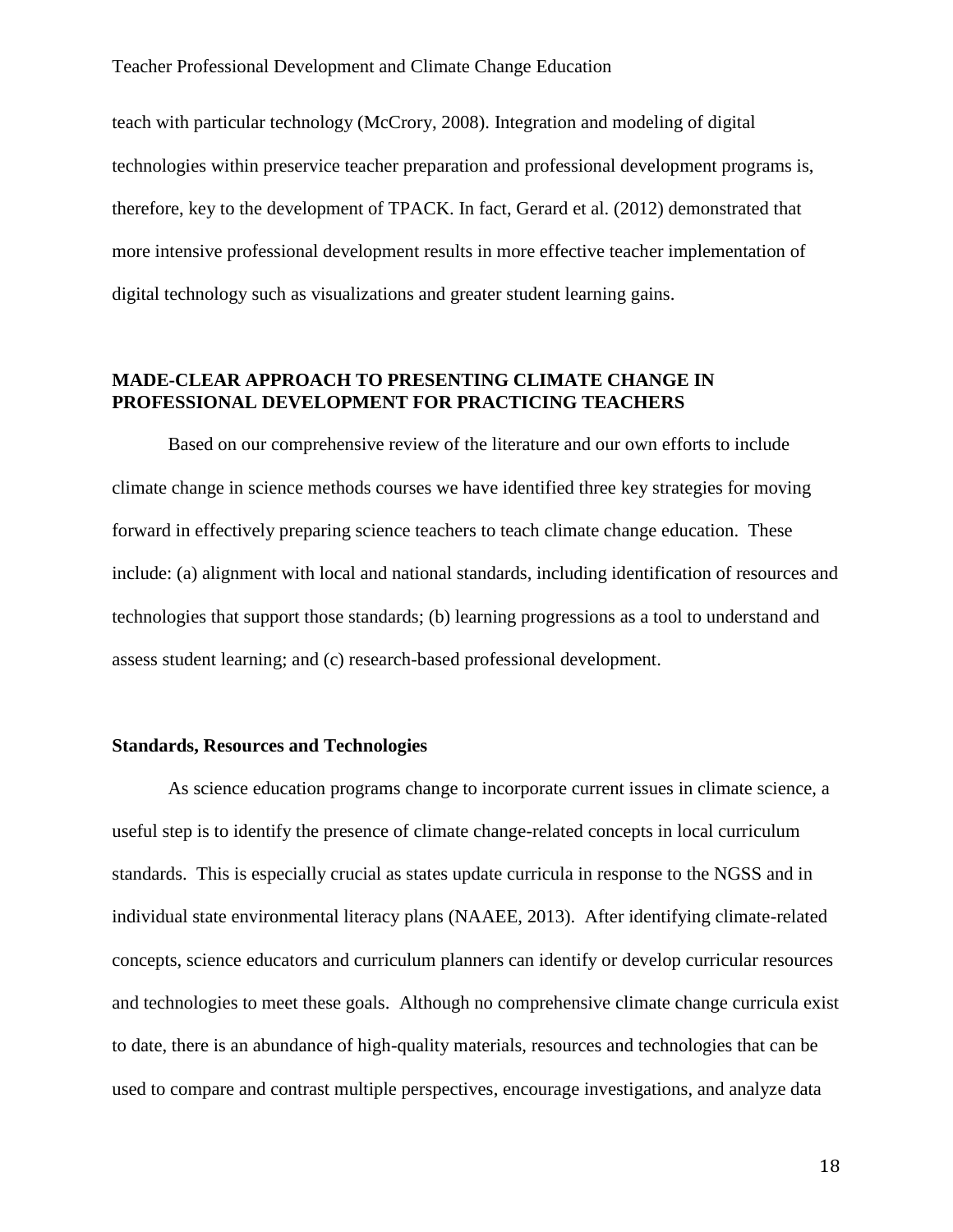underlying climate change issues. Part of our work in MADE CLEAR has been to identify and vet existing curricular resources and technologies from sources such as the Climate Literacy and Energy Awareness Network (cleannet.org) and Climate Adaptation, Mitigation, and E-Learning (camelclimatechange.org) that can be used or modified to address formal science curriculum standards (e.g., NGSS) and informal science education program goals. Below we provide two examples of curricular and technology resources that can be used to address core climate change concepts.

### *Example 1*

A key climate change concept within the NGSS focuses on the use of models to describe how variations in the flow of energy into and out of Earth's systems result in changes in climate (see Table 1, Performance Standard HS-ESS2-4). In order to help students gain coherent ideas about energy transfer and transformation as it relates to global climate change, Slotta & Linn (2009) designed a unit within WISE which incorporated NetLogo visualizations representing the earth and atmosphere (see Figure 1). Students explore albedo, carbon dioxide emissions, population, and pollution as factors leading to climate change (Varma, 2008). To improve comprehensibility of the visualizations, Svihla and Linn (2012) introduced annotated screenshots of the visualization, a pivotal case on the role of energy transformations in global climate processes, prompts that helped students distinguish ideas about the atmosphere as a blanket and a shield, and structured experimentation that allowed more systematic manipulation of variables within the simulation. These activities were situated within the knowledge integration framework, which emphasized science learning that requires students to integrate ideas from multiple sources and determine the most fruitful, generative, and coherent perspective (Linn & Hsi, 2000). Evidence indicated that students had good understanding of the visualization and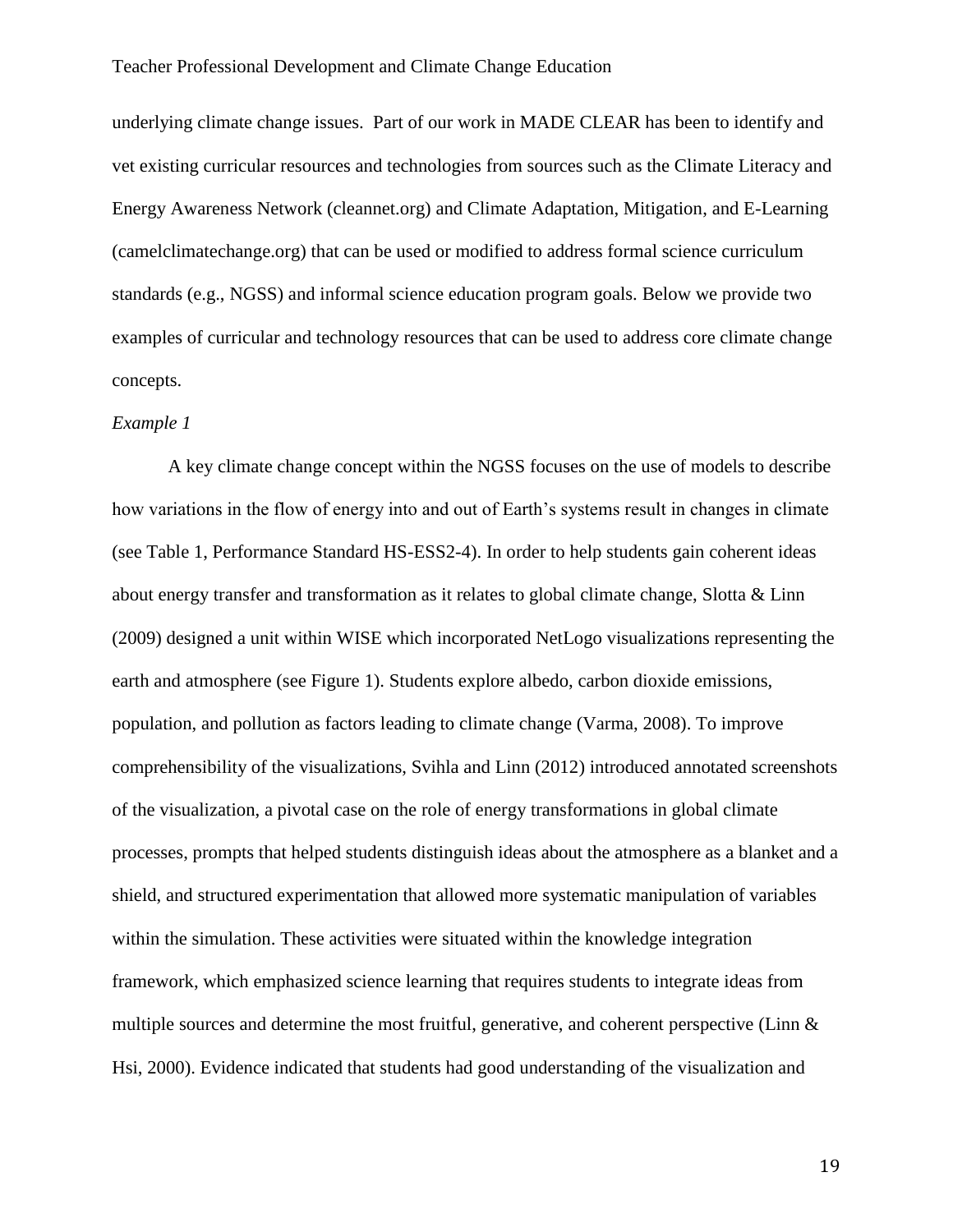gained insight into climate change variables such as the atmosphere and albedo by interacting with visualizations. They could also make decisions about everyday activities related to energy use and carbon production.



**Figure 1**. Dynamic visualizations within WISE (from WISE, 2012)

### *Example 2*

A second key climate change concept within the NGSS focuses on analysis of geoscience data such as precipitation and temperature and their associated impacts on earth systems (e.g., sea level; see Table 1, Performance Standard HS-ESS3-5). The Center for Operational Oceanographic Products and Services (Co-OPS) has gathered oceanographic data along the US coasts for over 200 years. Students can access and analyze those data online looking for areas where sea levels are increasing in the US and making inferences as to what is causing sea level rise. Further, they can access data specific to each state in order to investigate historical trends in more depth (see Figure 2). Similarly, scientists from Delaware Coastal Programs used a simple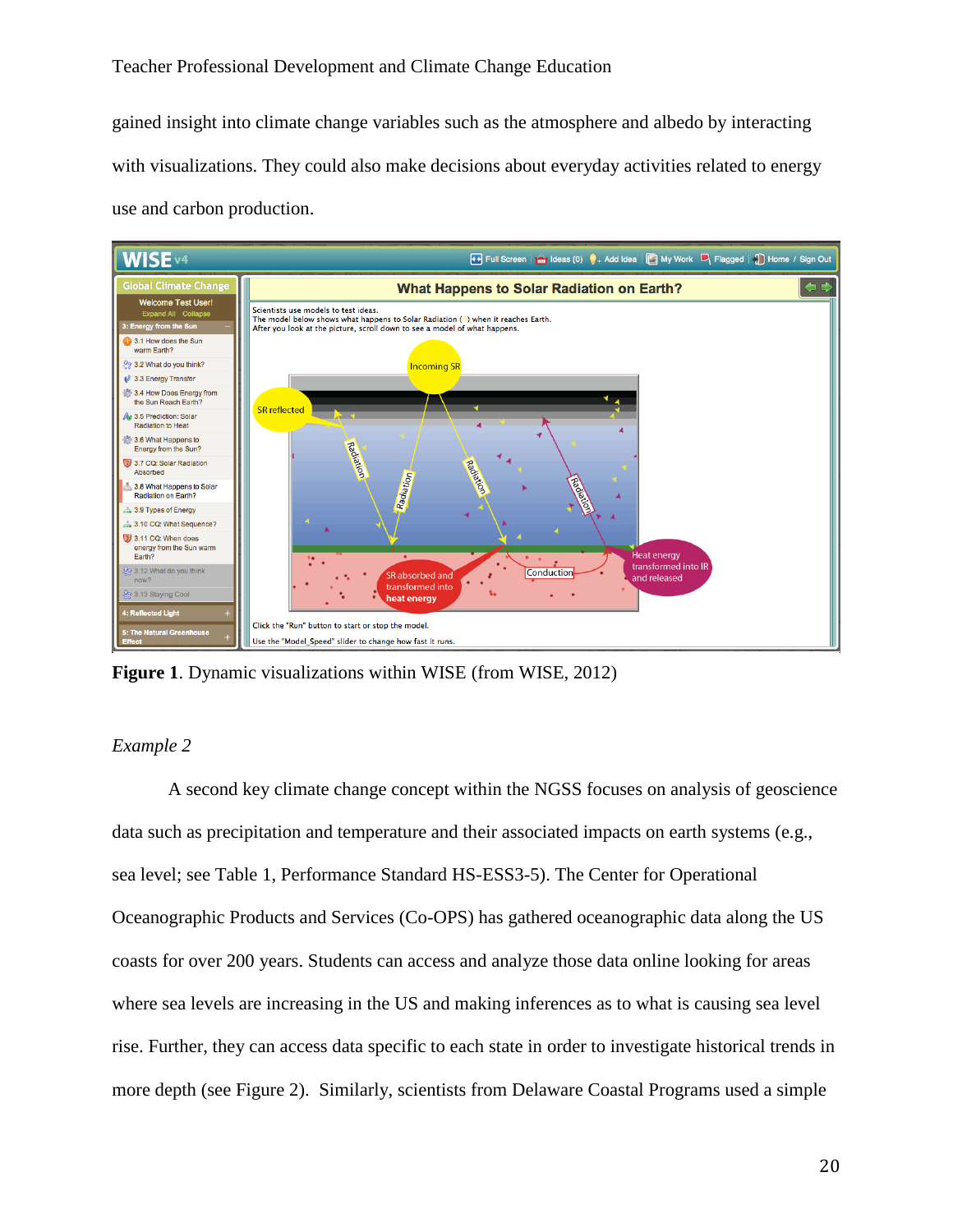model to develop maps that demonstrate the possible impacts of inundation based on various sea level rise scenarios for Delaware's waterways and the land that surrounds them (watersheds; see Figure 3). Local resources are key to helping students gain a scientific understanding of the observations of the differing impacts of climate change in their local areas' environment. When learners gain new understandings about how climate change impacts their local environment, they may also be motivated to take actions to make a difference in preventing or addressing these impacts (NCADAC, 2013).



**Figure 2.** Historical data on sea level rise (from NOAA, 2013)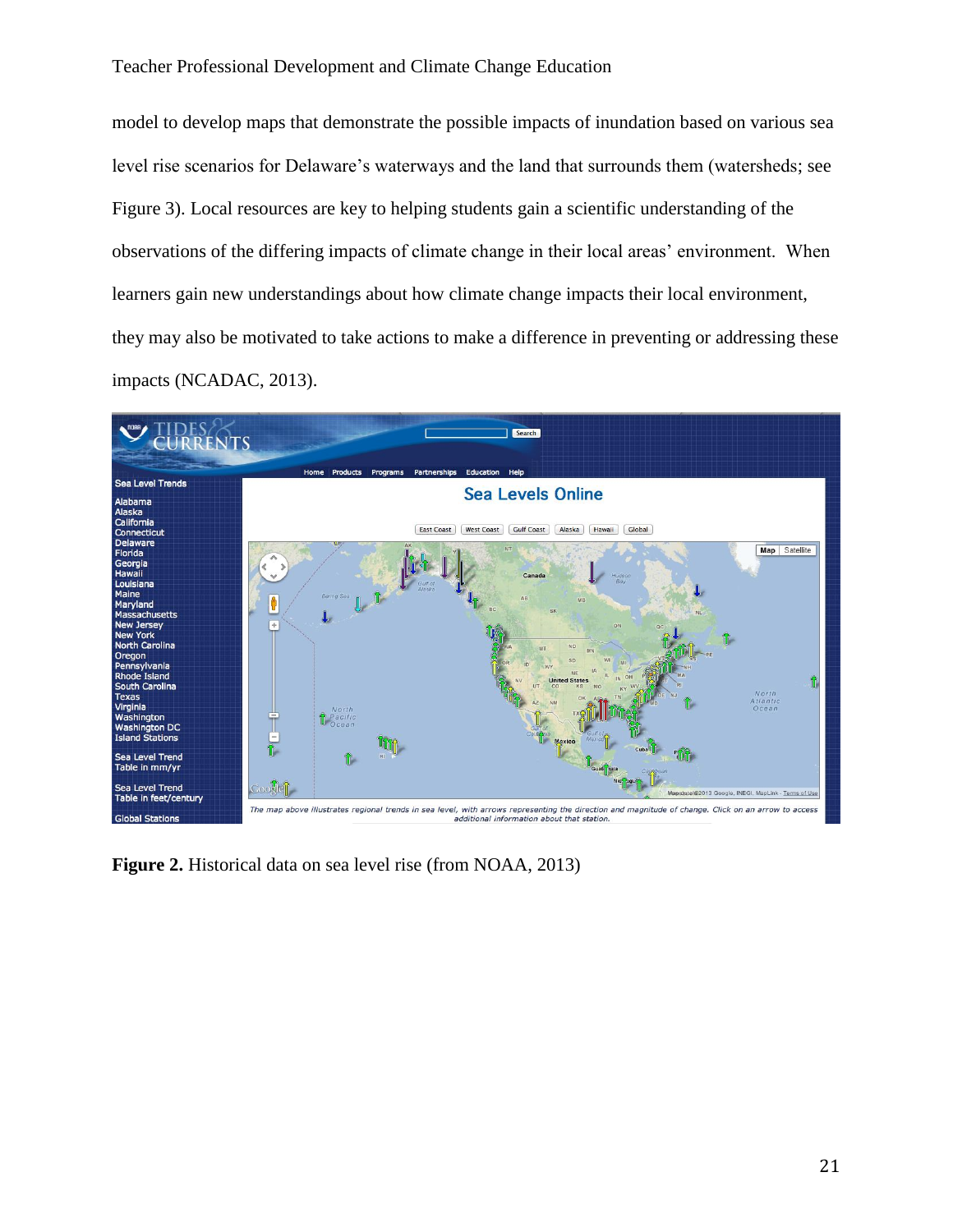

**Figure 3.** Interactive maps on sea level rise in Delaware (DNREC, n.d.)

### **Learning Progressions**

Learning progressions (LPs) provide a rich framework for understanding when and how students can learn about climate change at various levels (Mohan, Chen, & Anderson, 2009). Smith, Wiser, Anderson, Krajcik, and Coppola (2004) describe LPs pedagogy as where "big ideas can be understood in progressively more sophisticated ways students gain in cognitive abilities and experiences with phenomena and representations" (p.5). The LP starts with a Lower Anchor (representing the understanding of a typical fourth grade schools student) and ends with an Upper Anchor (representing the standards that society would want a high school student to meet upon graduation). With these ideas in mind, we are developing and empirically testing three hypothetical LPs derived from our analysis of the NGSS: sea level rise, extreme weather, and urban heat island effect (see Table 3 for one component). We selected these three observable phenomena in the environment as particularly relevant for the diverse geographical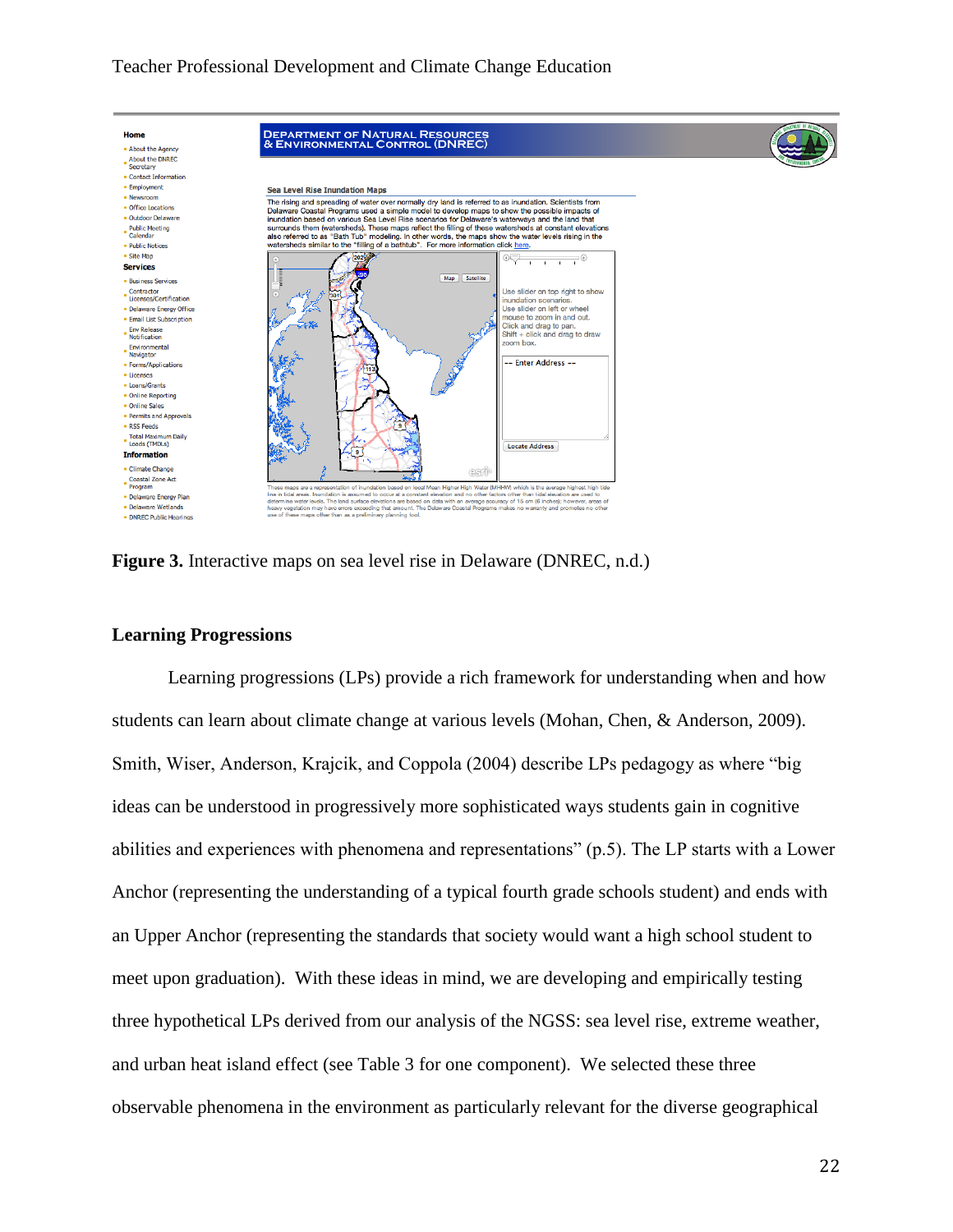regions within our two states, Maryland and Delaware, in which MADE CLEAR's work is

focused.

|                      | Level 1 (Lower        | Level 2                | Level 3               | Level 4 (Upper         |
|----------------------|-----------------------|------------------------|-----------------------|------------------------|
|                      | Anchor)               |                        |                       | Anchor)                |
| Potential SLR LP     | I1: Students identify | I2: Students           | I3: Students          | I4: Students           |
| indicator about      | that an impact of sea | understand that sea    | understand that local | understand that local  |
| impacts of sea-level | level rise is that    | level is projected to  | impacts of sea level  | sea level changes can  |
| rise                 | some land in coastal  | rise in the future and | changes can differ,   | differ from global     |
|                      | areas and islands     | are able to identify a | but cannot explain    | trends based on        |
| "I" stands for       | will be underwater    | limited number of      | primary factors that  | regional variations in |
| impacts              | though they are not   | specific               | can cause this        | factors such as        |
|                      | able to elaborate on  | consequences,          | difference. Students  | geographic uplift or   |
|                      | specific              | though they do not     | are able to elaborate | subsidence and ocean   |
|                      | consequences of sea   | understand that sea    | on specific           | currents. Students are |
|                      | level rise.           | level change will      | consequences of sea   | able to elaborate on   |
|                      |                       | have local effects     | level rise such as    | specific               |
|                      |                       | including those        | loss of habitat, in-  | consequences of local  |
|                      |                       | related to storm       | land flooding during  | sea level rise.        |
|                      |                       | surge.                 | storms, property      | Students recognize     |
|                      |                       |                        | loss, and erosion.    | that sea level rise    |
|                      |                       |                        |                       | projections are based  |
|                      |                       |                        |                       | on available data and  |
|                      |                       |                        |                       | may be lower or        |
|                      |                       |                        |                       | higher than predicted. |

### **TABLE 3. DRAFT HYPOTHESIZED LEARNING PROGRESSION FOR SEA LEVEL RISE IMPACTS**

To begin the LPs development process, we defined four Levels of Achievement. We started with the most sophisticated understanding (Level 4) of the targeted scientific construct as represented in the high school grade level component of the NGSS. We then hypothesized, based on prior literature concerning student conceptions of natural phenomena, the knowledge students would be expected to bring to school (Level 1). Next, we constructed intermediate Levels of Achievement (Levels 2 and 3), using information from prior literature and crosschecking for alignment with the NGSS. In testing these LPs, we seek new insights into the ways in which a regional observations approach to climate change education may influence student learning. We also seek to assist teachers in understanding how LPs can help them to gain insight into student thinking, guide their assessments, and inform their adjustments to their teaching according to students' needs.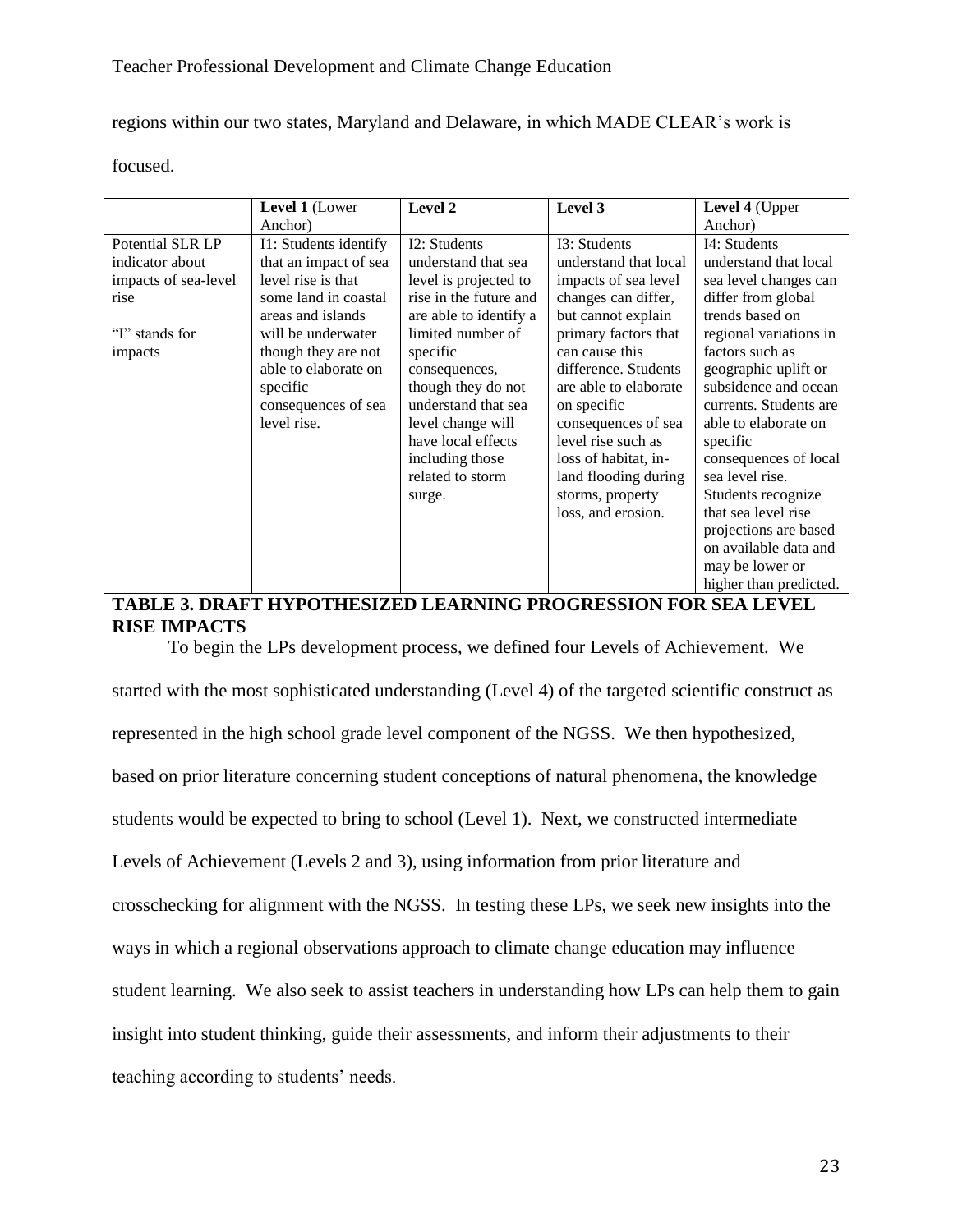### **Professional Development**

Finally, to support educators in integrating climate change into their existing practices, high quality professional development experiences are needed for informal educators, preservice teachers, and practicing science teachers. These experiences can provide valuable opportunities to become familiar with salient issues in the study of climate change and participate in communities of practice committed to improving climate literacy. In our own professional development efforts with middle and high school science teachers, we are cognizant of the challenges teachers frequently face in translating professional development experiences to classroom contexts. As City et al. (2009) described, lack of a common instructional vision applied to daily instructional practice in schools, the siloed culture of schooling, and lack of process for translating new knowledge to teaching practice, often present obstacles for realizing professional development goals. To address these challenges, we seek to incorporate processes suggested by City et al. such as lesson examination; science content study in consultation with climate scientists; lesson refinement, delivery, and observation; individual reflections; and group debriefing to generalize to practice (see Table 4).

| <b>PD</b> Process      | <b>Description</b>                                                                      |
|------------------------|-----------------------------------------------------------------------------------------|
| Lesson                 | Teachers select a lesson topic in climate change that aligns with the NGSS and local    |
| Examination            | science standards, examine instructional materials and technologies, review prior       |
|                        | evidence from the literature of students' anticipated conceptions of the topic, and     |
|                        | difficulties with the core science concept, and collaboratively consider strategies to  |
|                        | teach the topic.                                                                        |
| <b>Science Content</b> | Teachers consult with science and pedagogy experts to improve their science content     |
| Study                  | knowledge and pedagogical knowledge informed by learning progressions and               |
|                        | sociocultural research for a sensitive topic. They then develop statements that clearly |
|                        | identify the core science concepts their students need to understand to learn the topic |
|                        | and how they align with science standards.                                              |
| Lesson                 | Teachers collaboratively design a lesson (or series of lessons) by integrating          |
| Refinement             | instructional strategies that support student learning of core science concept (e.g.,   |
|                        | craft questions to move students' thinking to higher levels of cognitive demand,        |
|                        | utilize technologies that help students visualize scientific concepts, emphasize        |
|                        | argumentation based on evidence, diversify lesson for all learners that includes        |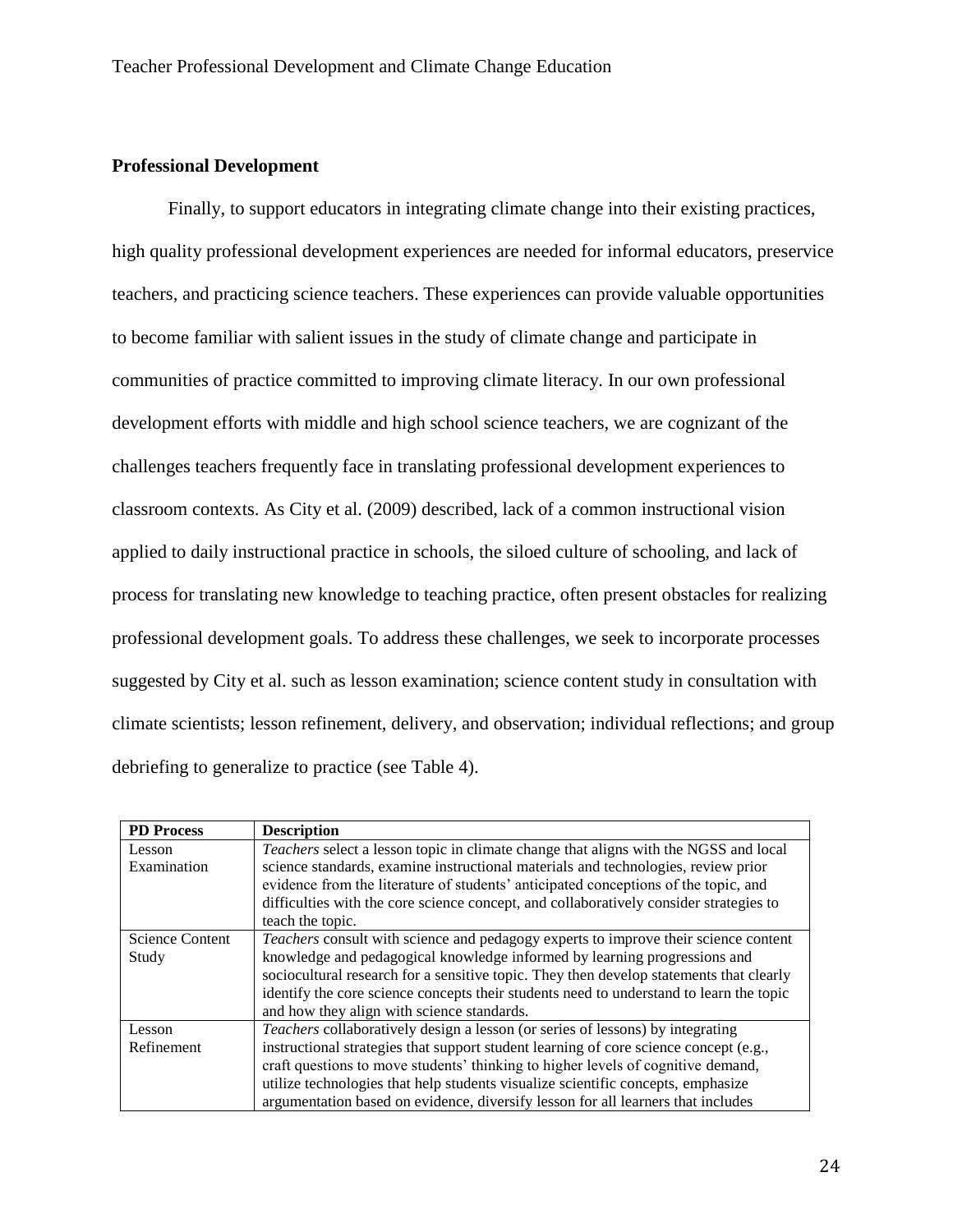|                   | consideration of salient sociocultural factors).                                            |  |
|-------------------|---------------------------------------------------------------------------------------------|--|
| Lesson Delivery   | One teacher volunteers to teach the lesson to students according to the collaboratively     |  |
| and Observation   | developed plan. Remaining teachers observe the lesson implementation (live or               |  |
|                   | recorded), focusing on the students (rather than on the volunteer teacher) and              |  |
|                   | examining data evidence of students' learning.                                              |  |
| Individual        | <i>Individual teachers</i> reflect on the lesson observation with questions such as "What"  |  |
| Reflection        | happened?" "How did it play out?" and "Why did learning occur in the observed               |  |
|                   | way?                                                                                        |  |
| Debrief and       | <i>Teachers</i> identify (a) connections between student learning and successful aspects of |  |
| Generalization to | the lesson design, (b) connections between the instructional strategies employed and        |  |
| Practice          | student learning, and (c) generalizations about how effective strategies can be applied     |  |
|                   | to future instructional practice.                                                           |  |

# **TABLE 4. PROFESSIONAL DEVELOPMENT PROCESS SUGGESTED BY CITY ET AL. (2009) APPLIED TO A TEACHER WORKSHOP ON CLIMATE CHANGE EDUCATION<sup>1</sup>**

<sup>1</sup>Taken from McGinnis, Breslyn, McDonald, & Hestness, (2013)

### **CONCLUSION**

We believe that the confluence of changes in our global climate and local communities, the science education landscape in the era of NGSS, and public awareness of climate change have set the stage for a new chapter in climate change education. With increased public awareness, and a place in the NGSS serving as catalysts for climate change education, teacher preparation and professional development will be an essential part of an effective and sustainable approach to climate change education. Geoscience educators can be a guiding voice in professional development that enables science educators to enrich and extend their knowledge of climate science and current issues on global and local scales, build confidence in climate change content and pedagogy, and gain access to high quality curricular materials. While the story continues to unfold, we believe that in moving climate literacy forward, the geoscience education community is well positioned to assume a leading role.

### **REFERENCES**

Achieve, Inc. 2013. The Next Generation Science Standards. Available at

http://www.nextgenscience.org/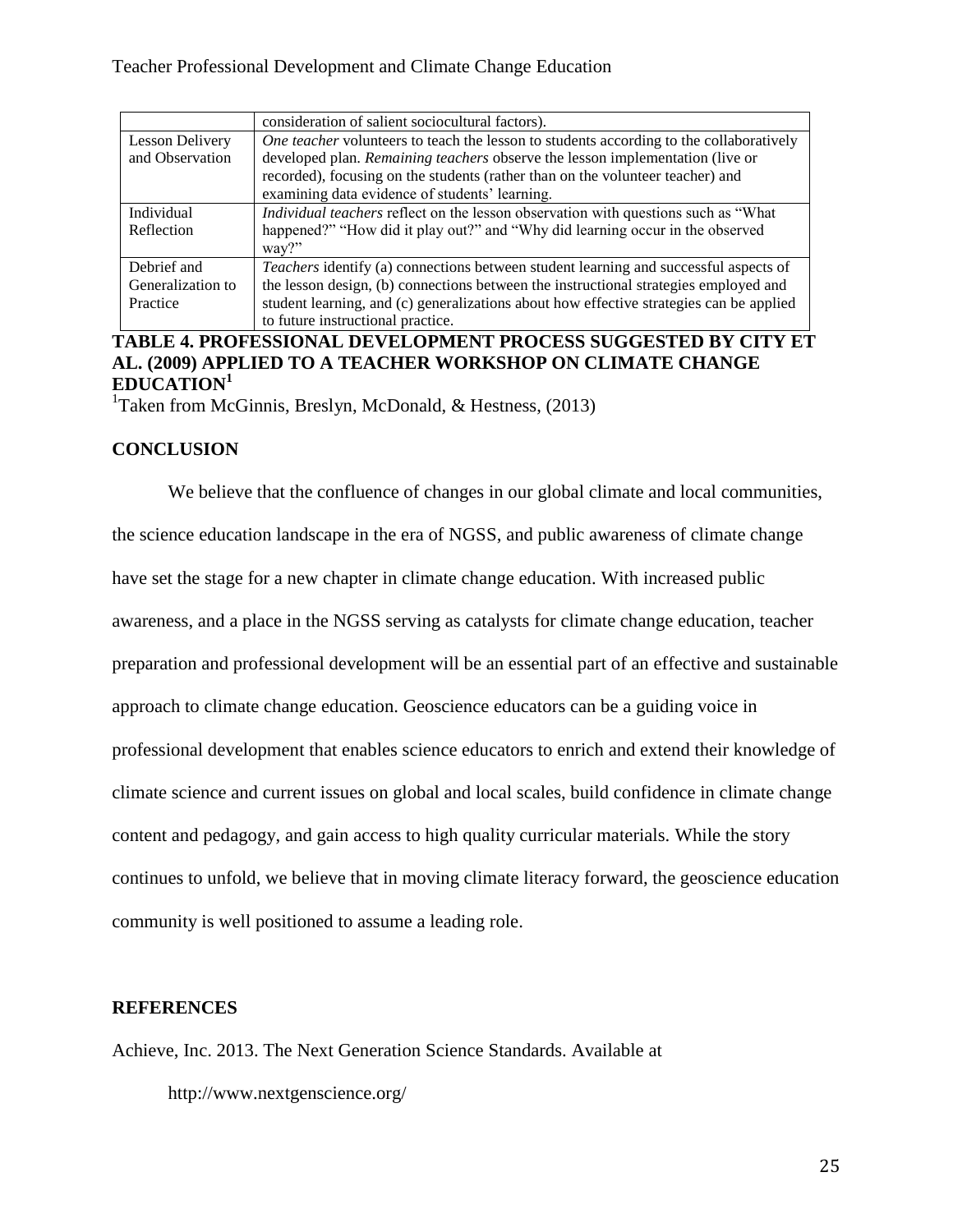- Boyes, E., and Stanisstreet, M. 1992. Students' perceptions of global warming. *International Journal of Environmental Studies*, 42(4): 287-300.
- City, E.A., Elmore, R.F., Fairman, S.E, and Teitel, L. 2009. Instructional rounds in education: A network approach to improving teaching and learning. Cambridge, MA: Harvard Education Press.
- Delaware Department of Natural Resources (DNREC) (n.d.). Sea level rise inundation maps. Available at http://www.dnrec.delaware.gov/Pages/SLRMaps.aspx
- Dove, J. 1996. Student teacher understanding of the greenhouse effect, ozone layer depletion and acid rain. *Environmental Education Research*, 2(1): 89-100.
- Ekborg, M., and Areskoug, M. 2012. How student teachers' understanding of the greenhouse effect develops during a teacher education programme. *Nordic Studies in Science Education*, 2(3): 17-29.
- Fortner, R. W. 2001. Climate change in school: where does it fit and how ready are we? *Canadian Journal of Environmental Education*, 6(1): 18-31.
- Gerard, L., Liu, O.L, Corliss, S.B., Varma, K., Spitulnik, M., and Linn, M.C. 2012. Teaching with visualizations: A comparison study. *In* Mouza, C. and Lavigne, N., eds., Emerging technologies for the classroom: A learning sciences perspective. New York, NY: Springer, pp. 63-80.
- Gerard, L., Varma, K., Corliss, S., and Linn, M. C. 2011. Professional development in technology-enhanced inquiry science. *Review of Educational Research*, 81(3): 408-448.
- Groves, F. H., and Pugh, A. F. 1999. Elementary pre-service teacher perception of the greenhouse effect.*Journal of Science Education and Technology*, 8(1): 75-81.

Hestness, E., McGinnis, J. R., Riedinger, K., and Marbach-Ad, G. (2011). A study of teacher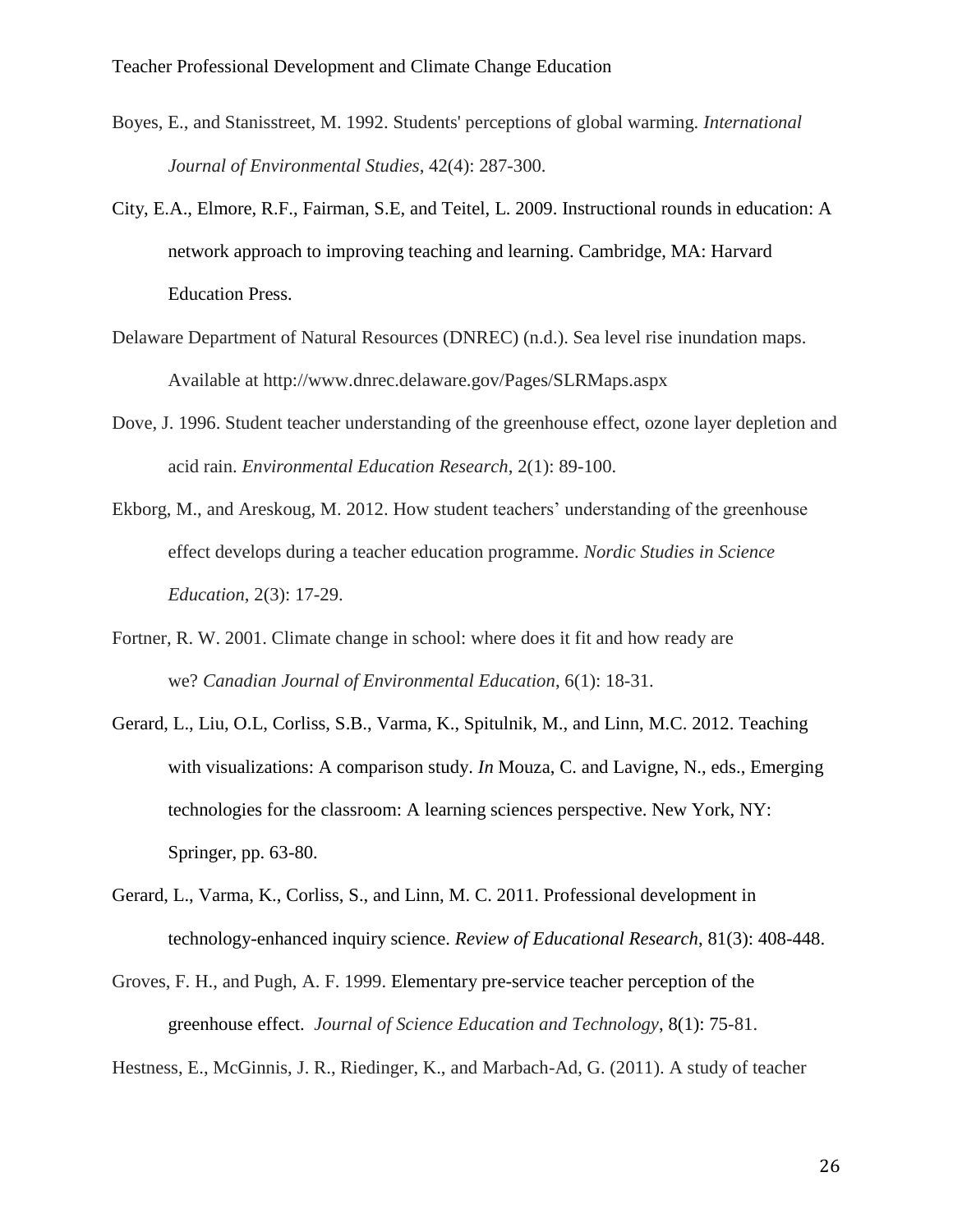candidates' experiences investigating global climate change within an elementary science methods course. *Journal of Science Teacher Education*, 22(4): 351-369.

- Hodson, D. 2003. Time for action: Science education for an alternative future. *International Journal of Science Education*, 25(6): 645-670.
- Intergovernmental Panel on Climate Change (IPCC). 2007. Climate Change: The Physical Science Basis. *In* Solomon, S., Qin, D., Manning, M., Chen, Z. Marquis, M., Averyt, K.B., Tignor, M. and Miller, H.L., eds., Contribution of Working Group I to the Fourth Assessment Report of the Intergovernmental Panel on Climate Change. Cambridge University Press, Cambridge, United Kingdom and New York, NY, USA, 996 pp.
- Jin, H., and Anderson, C. W. 2012. A learning progression for energy in socio‐ ecological systems. *Journal of Research in Science Teaching*, 49(9)z; 1149-1180.
- Johnson, R. M., Henderson, S., Gardiner, L., Russell, R., Ward, D., Foster, S., Meymaris, K., Hatheway, B., Carbone, L. and Eastburn, T. 2008. Lessons learned through our climate change professional development program for middle and high school teachers. *Physical Geography*, 29(6): 500-511.
- Lambert, J. L., Lindgren, J., & Bleicher, R. 2012. Assessing elementary science methods students' understanding about global climate change. *International Journal of Science Education*, 34(8): 1167-1187.
- Lee, H., Chang, H., Choi, K., Kim, S. W., and Zeidler, D. L. 2012. Developing character and values for global citizens: Analysis of pre-service science teachers' moral reasoning on socioscientific issues. *International Journal of Science Education*, 34(6): 925-953.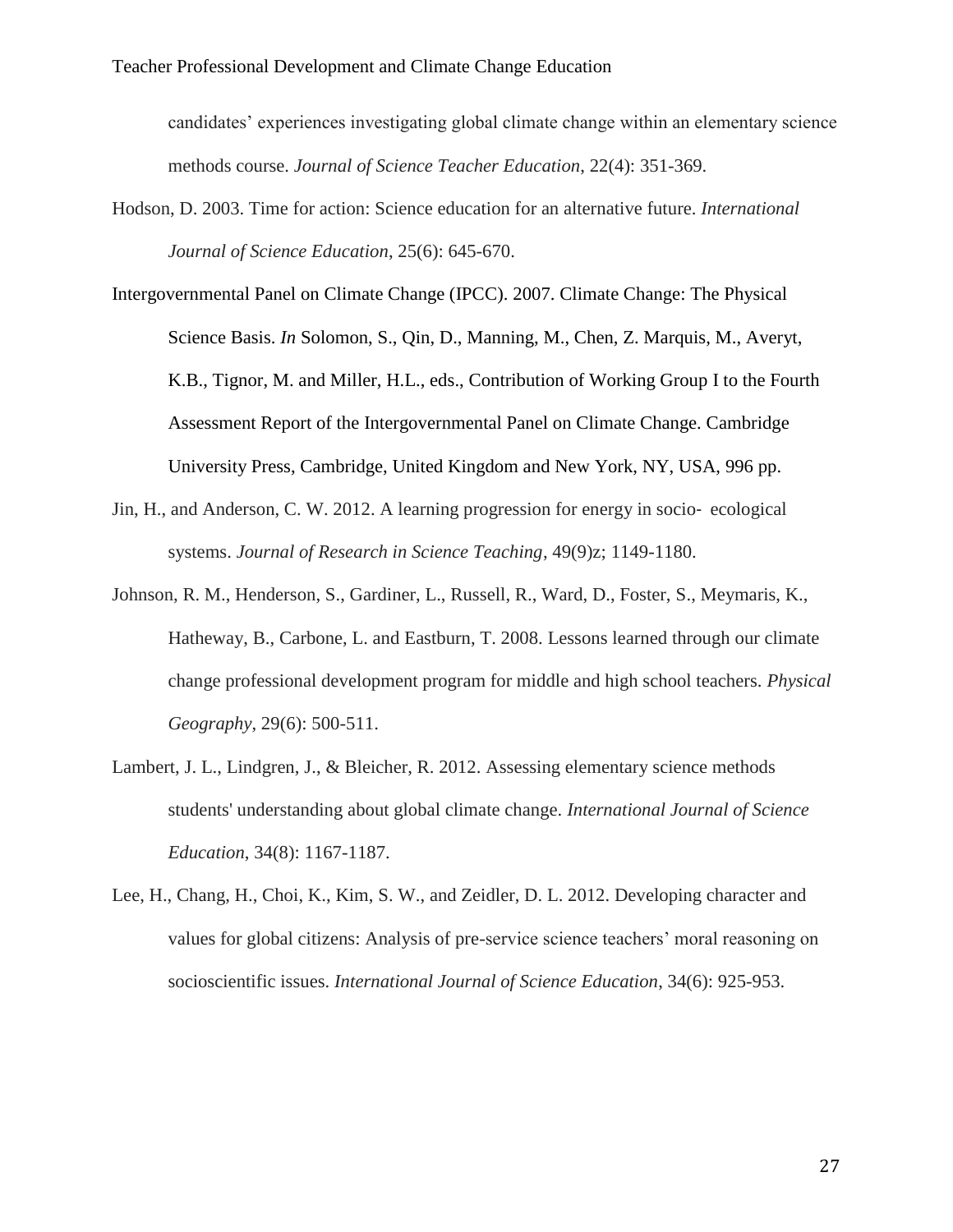- Lee, O. and Krajcik, J. 2012. Large-scale interventions in science education for diverse student group in varied educational settings. *Journal of Research in Science Teaching,* 49(3): 271-280.
- Lester, B.T., Ma, L., Lee, O., and Lambert, J. 2006. Social activism in elementary science education: A science, technology, and society approach to teach global warming. *International Journal of science Education,* 28(4): 315-339.
- Linn, M.C. and Hsi, S. 2000. Computers, teachers, and peers: Science learning partners. Hillsdale, NJ: Lawrence Erlbaum Associates.
- Matkins, J. J. and Bell, R. L. 2007. Awakening the scientist inside: Global climate change and the nature of science in an elementary science methods course. *Journal of Science Teacher Education*, 18(2): 137-163.
- McCrory, R. 2008. Science, technology and teaching: The topic-specific challenges of TPCK in science. In Colbert, J.A., ed., Handbook of technological pedagogical content knowledge (TPCK) for educators. AACTE Committee on Innovation and Technology. New York: Routledge for the American Association of Colleges for Teacher Education, pp. 193-206.
- McGinnis, J. R. 2003. The morality of inclusive verses exclusive settings. *In* Zeidler, D.L., ed., The role of moral reasoning on socioscientific issues and discourse in science education. Netherlands: Springer, pp. 195-216.
- McGinnis, J.R., Breslyn, W., McDonald, R.C., and Hestness, E. 2013. Climate change education teacher professional development in MADE CLEAR: A research brief. Available at http://www.climateedresearch.org/publications/2013/PDResearchBrief-MADECLEAR-3-5-13.pdf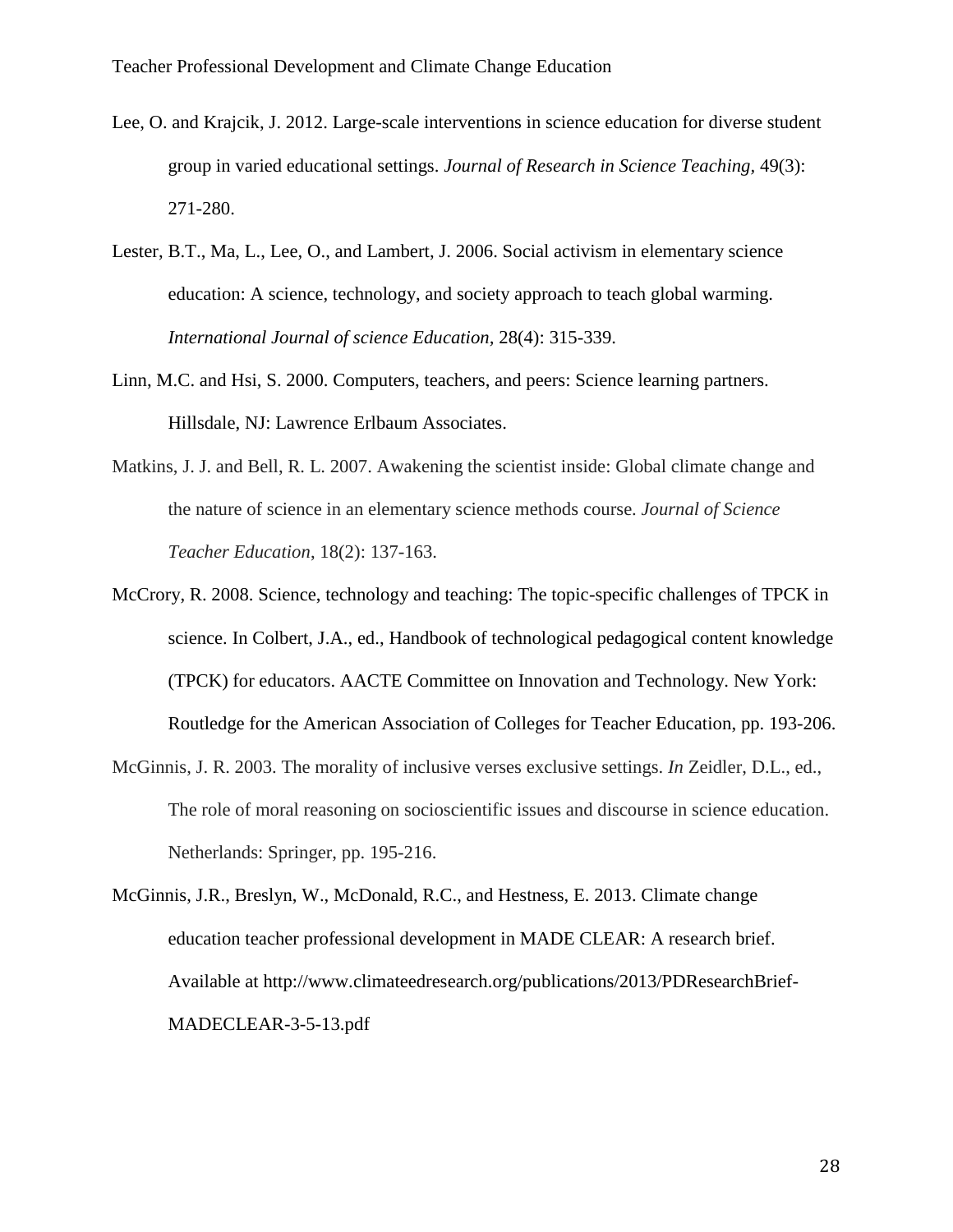- McGinnis, J. R., Hestness, E., and Riedinger, K. 2011. Changing science teacher education in a changing global climate: Telling a new story. *In* Lin, J. and Oxford, R., eds., Transformative Eco-Education For Human Survival: Environmental Education In A New Era. Charlotte, North Carolina: Information Age Publishing.
- McGinnis, J. R., and McDonald, C. 2011. Climate Change Education, Learning Progressions, and Socioscientific Issues: A Literature Review. Available at http://www.climateedresearch.org/publications
- McNeal, K. S. 2010. Editorial: The geosciences gap in K-12 education. *Journal of Geoscience Education,* 58(4): 197-197.
- Michail, S., Stamou, A. G., and Stamou, G. P. 2007. Greek primary school teachers' understanding of current environmental issues: An exploration of their environmental knowledge and images of nature. *Science Education*, 91(2): 244-259.
- Mishra, P., and Koehler, M. J. 2006. Technological Pedagogical Content Knowledge: A new framework for teacher knowledge*. Teachers College Record,* 108(6): 1017-1054.
- Mohan, L., Chen, J., and Anderson, C. W. 2009. Developing a multi-year learning progression for carbon cycling in socio‐ ecological systems. *Journal of Research in Science Teaching*, 46(6), 675-698.
- National Climate Assessment and Development Advisory Committee (NCADAC). 2013. Draft climate assessment report. Available at http://ncadac.globalchange.gov
- National Oceanic and Atmospheric Administration (NOAA). 2013. Sea levels online. Available at http://tidesandcurrents.noaa.gov/sltrends/sltrends.shtml
- National Research Council (NRC). 2012. Climate change education in formal settings, K-14: A workshop summary. A. Beatty, Rapporteur. Steering Committee on Climate Change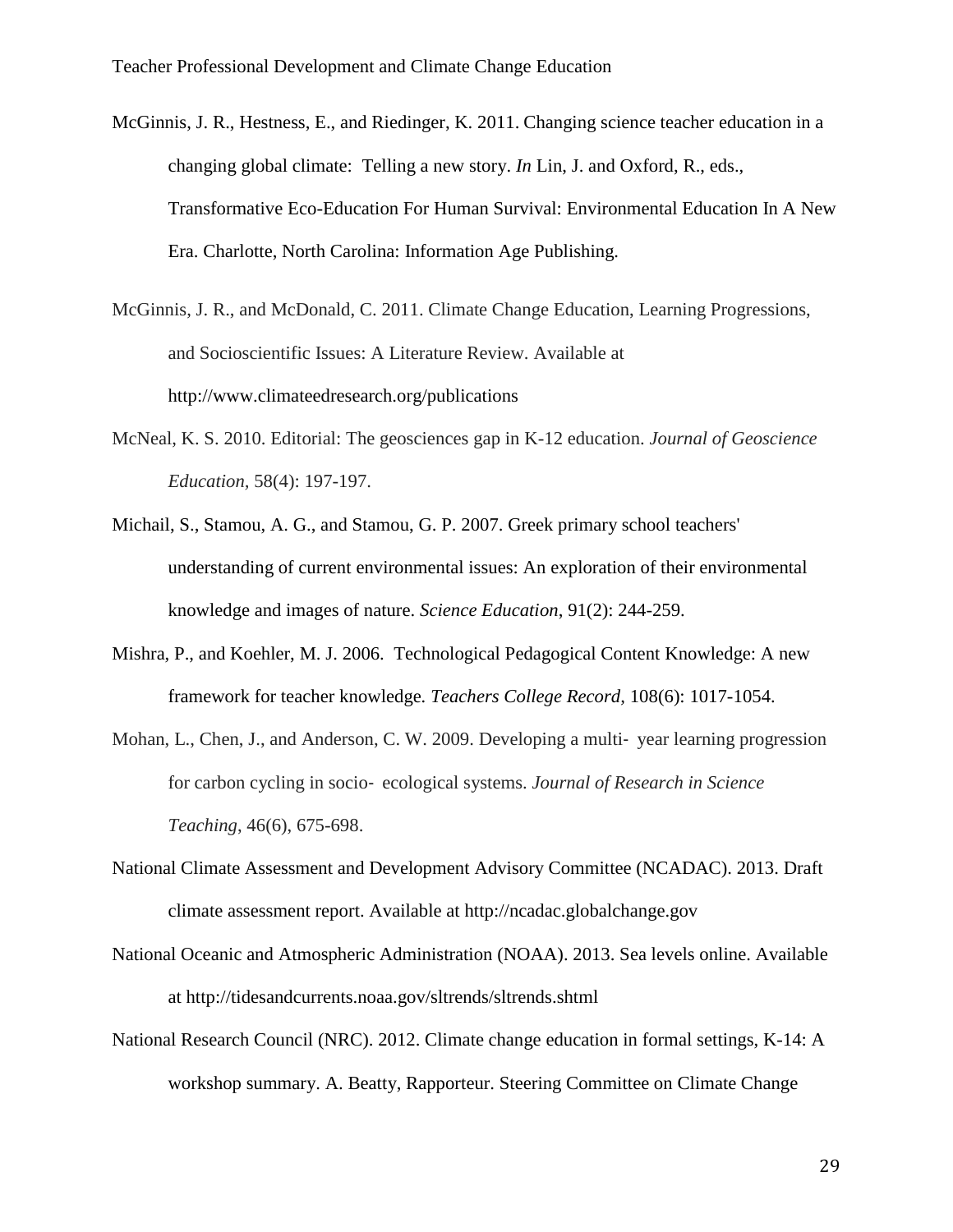Education in Formal Settings, K-14. Board on Science Education, Division of Behavioral and Social Sciences and Education. Washington, DC: The National Academies Press.

- Niess, M. L. 2005. Preparing teachers to teach science and mathematics with technology: Developing a technology pedagogical content knowledge. *Teaching and Teacher Education,* 21(5): 509-523.
- North American Association for Environmental Education (NAAEE). 2013. State environmental literacy plans: 2013 status report. Available at http://www.eenorthcarolina.org/selp.pdf
- Papadimitriou, V. 2004. Prospective primary teachers' understanding of climate change, greenhouse effect, and ozone layer depletion. *Journal of Science Education and Technology*, 13(2): 299-307.
- Pruneau, D., Doyon, A., Langis, J., Vasseur, L., Ouellet, E., McLaughlin, E., Boudreau, G., and Martin, G. 2006). When teachers adopt environmental behaviors in the aim of protecting the climate. *The Journal of Environmental Education,* 37(3), 3-12.

Reardon, S. 2011. Climate change sparks battles in classroom. *Science*, 333: 688-689.

- Ryoo, K. and Linn, C. 2012. Can dynamic visualizations improve middle school students' understanding of energy in photosynthesis? *Journal of Research in Science Teaching,*  49(2), 218-243.
- Sadler, T.D. and Zeidler, D.L. 2005. Patterns of informal reasoning in the context of socioscientific decision making. *Journal of Research in Science Teaching,* 42(1): 112- 138.
- Sadler, T.D. 2011. Situating socio-scientific issues in classrooms as a means of achieving goals of science education. *In* Sadler, T.D., ed., Socio-scientific issues in the classroom: Teaching, learning, and research. Dordrecht: Springer, pp. 1-9.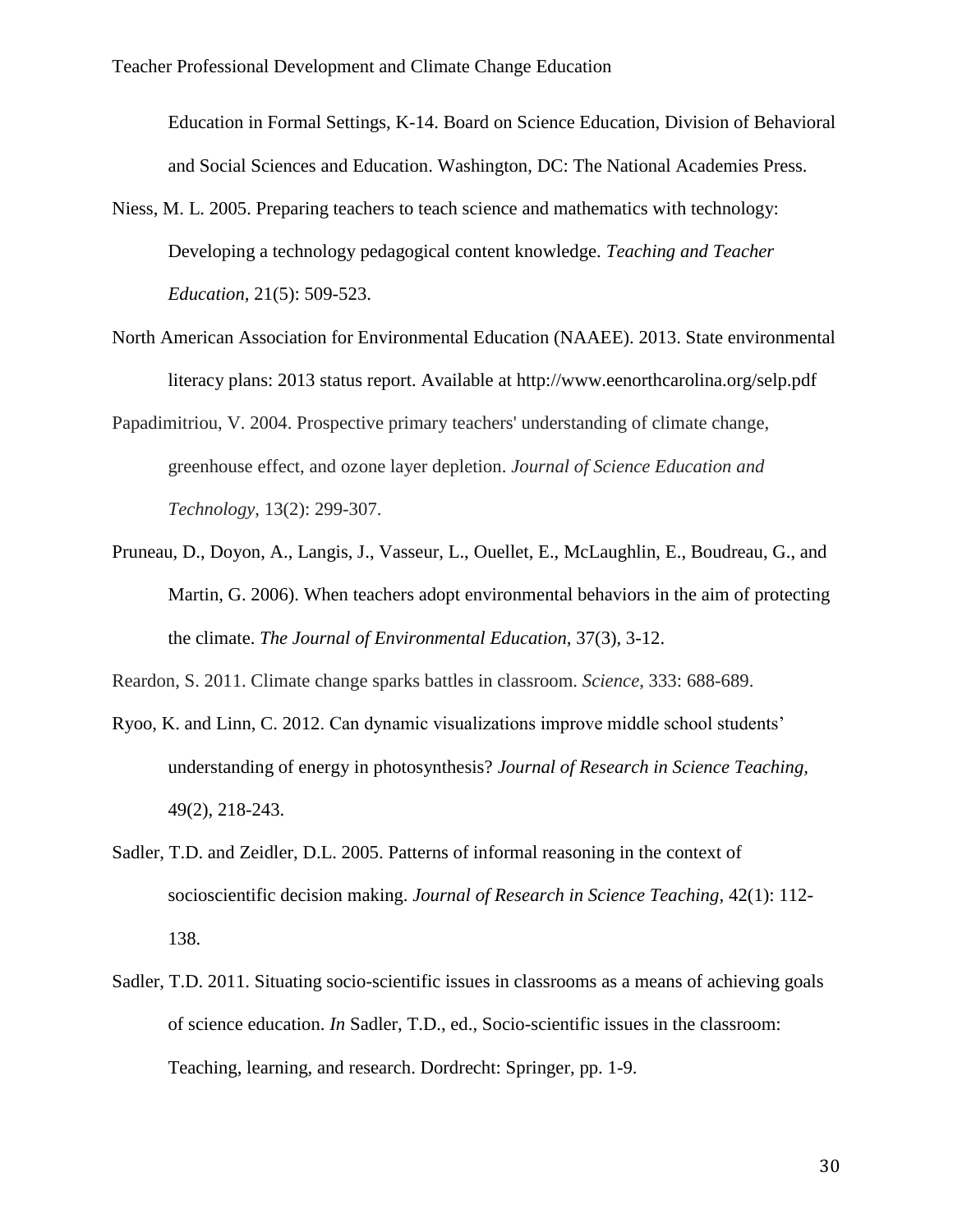- Sharma, A. 2012. Global climate change: What has science education got to do with it? *Science & Education*, 21(1): 33-53.
- Slotta, J. and Linn, M.C. 2009. WISE science: Web-based inquiry in the classroom*.* New York: Teachers College Press.
- Smith, C., Wiser, M., Anderson, C. W., Krajcik, J., and Coppola, B. 2004. Implications of research on children's learning for assessment: Matter and atomic molecular theory. Invited paper for the National Research Council committee on Test Design for K-12 Science Achievement. Washington, D.C.: National Research Council.
- Svihla, V. 2011. Formulating WISE learning experiences. *In* Spada, H., Stahl, G., and Miyake, N., eds., Proceedings of the 9th International Conference on Computer Supported Collaborative Learning (CSCL2011): Connecting computer supported collaborative learning to policy and practice. Hong Kong: International Society of the Learning Sciences.
- Svihla, V. and Linn, M.C. 2012. A design-based approach to fostering understanding of global climate change. *International Journal of Science Education*, 34(5): 651-676.
- Swarat, S., Ortony, A., and Revelle, W. 2012. Activity matters: Understanding student interest in school science. *Journal of Research in Science Teaching, 49*(4): 515-537.
- Varma, K. 2008. Supporting students' experimentation strategies with dynamic visualizations. *Proceedings of the 8th International Conference of the Learning Sciences, International Perspectives in the Learning Sciences: Cre8ting a Learning World, 3: 221-228.*
- Web-based Inquiry Science Environment (WISE). 2012. WISE projects: Global climate change (ID: 2262). Available at http://wise.berkeley.edu/webapp/preview.html?projectId=2262

Wise, S.B. 2010. Climate change in the classroom: Patterns, motivations, and barriers to